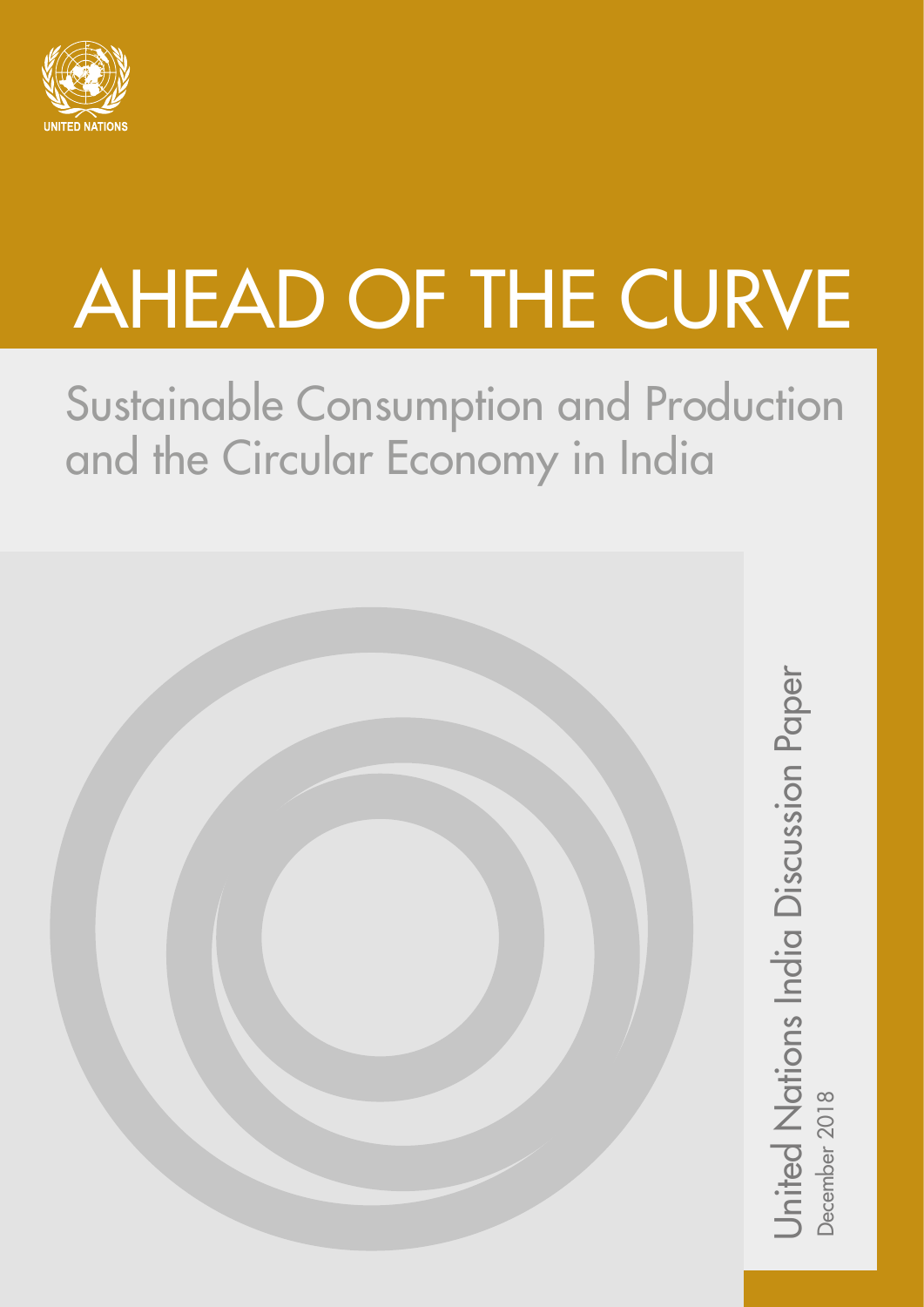#### **United Nations India Discussion Paper, December 2018**

*Lead author: Dr. Zinaida Fadeeva*

*Project Coordinator: Mr. Vijay Samnotra, Senior Advisor, Climate Change and Urbanization, United Nations Resident Coordinator's Office*

#### *Acknowledgements:*

*United Nations India: Nabila Jamshed, Swastik Das Partner Agencies: Dr. Zeenat Niazi, Society for Development Alternatives, and United Nations Environment Programme United Nations Industrial Development Organization (UNIDO) United Nations Institute for Training and Research (UNITAR) International Labor Organization (ILO)*

*Copyright © 2018 United Nations in India* 

*This work is licensed under the Creative Commons Attribution-Noncommercial 4.0. International (CC BY-NC 4.0) license. You are free to copy and redistribute the material in any medium or format and remix, transform, and build upon the material, under the following terms: you must give appropriate credit, provide a link to the license, and indicate if changes were made. You may do so in any reasonable manner, but not in any way that suggests the licensor endorses you or your use.*

*A discussion paper on Ahead of the Curve – Sustainable Consumption and Production and the Circular Economy in India*

*The views expressed in this paper are those of the authors and do not necessarily reflect the views and policies of the United Nations in India.*

#### **Published by: United Nations Resident Coordinator's Office (UNRCO) 55, Lodhi Estate, New Delhi 110003, India**

*Design: by HONK New Delhi. www.honkpartners.com*

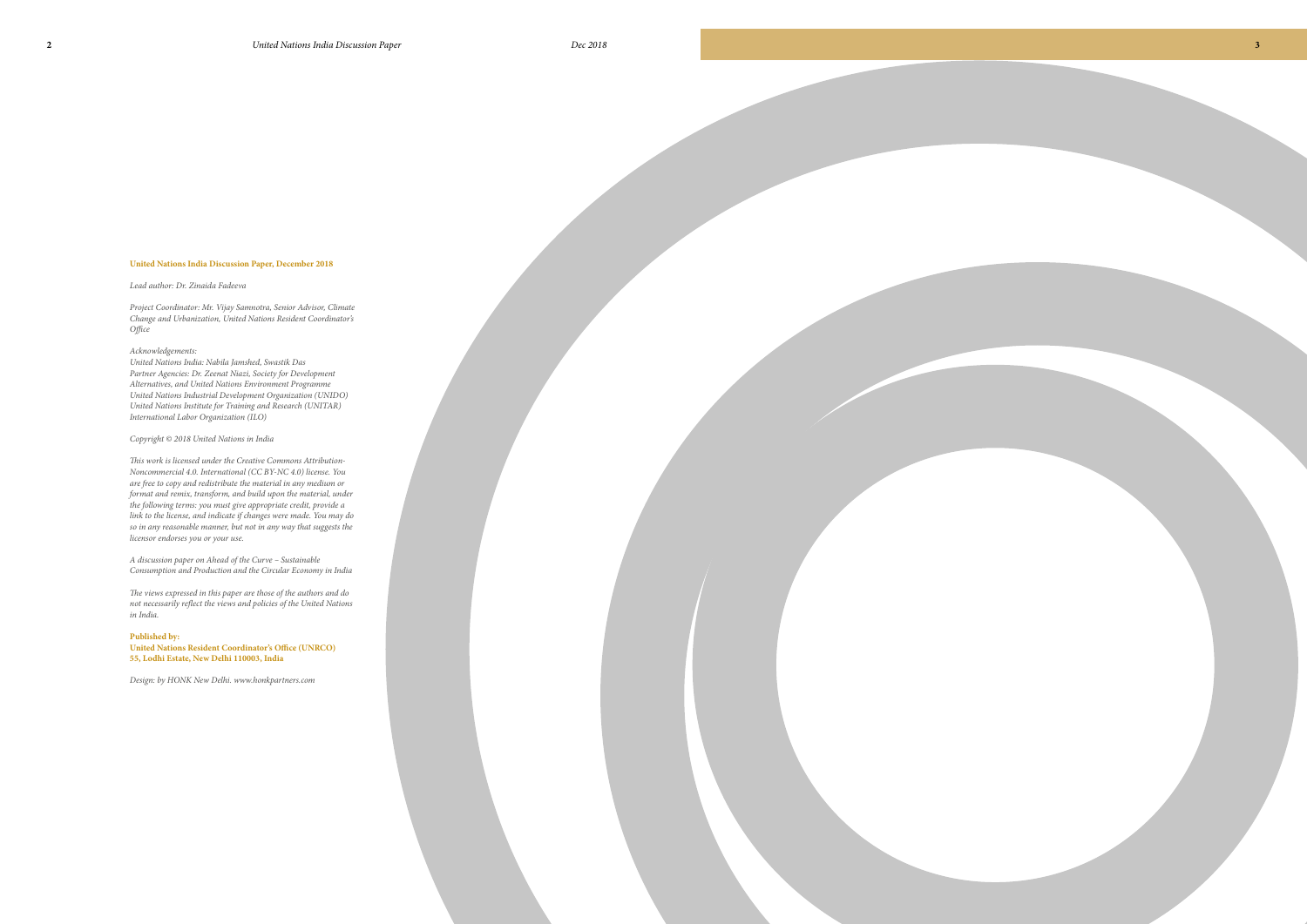#### **Ahead of the Curve**

**Sustainable Consumption and Production and the Circular Economy in India**

United Nations India Discussion Paper, December 2018

The report also presents proxy indicators for monitoring frameworks on SCP in India in the context of SDG12. It is critical to emphasise that the work on SDG indicators, including for Goal 12, is already ongoing with significant decision on selection of the targets completed by the Government. This report starts from this base and offers indicators grounded in real circumstances of data availability within the relevant processes while keeping in mind core concepts behind SDG 12 targets. Further prioritisation, refinement as well as additional selection of the indicators will be possible upon consultations with relevant responsible entities.

This paper provides an overview of sustainable consumption and production (SCP) in India and identifies interventions that could be initiated through a partnership with the government and private sector stakeholders. The status of SDG 12 in the Indian context has been mapped through desk work and consultations. The SCP landscape has been analysed and potential interventions identified for the UN's engagement with the public and private sectors on SCP.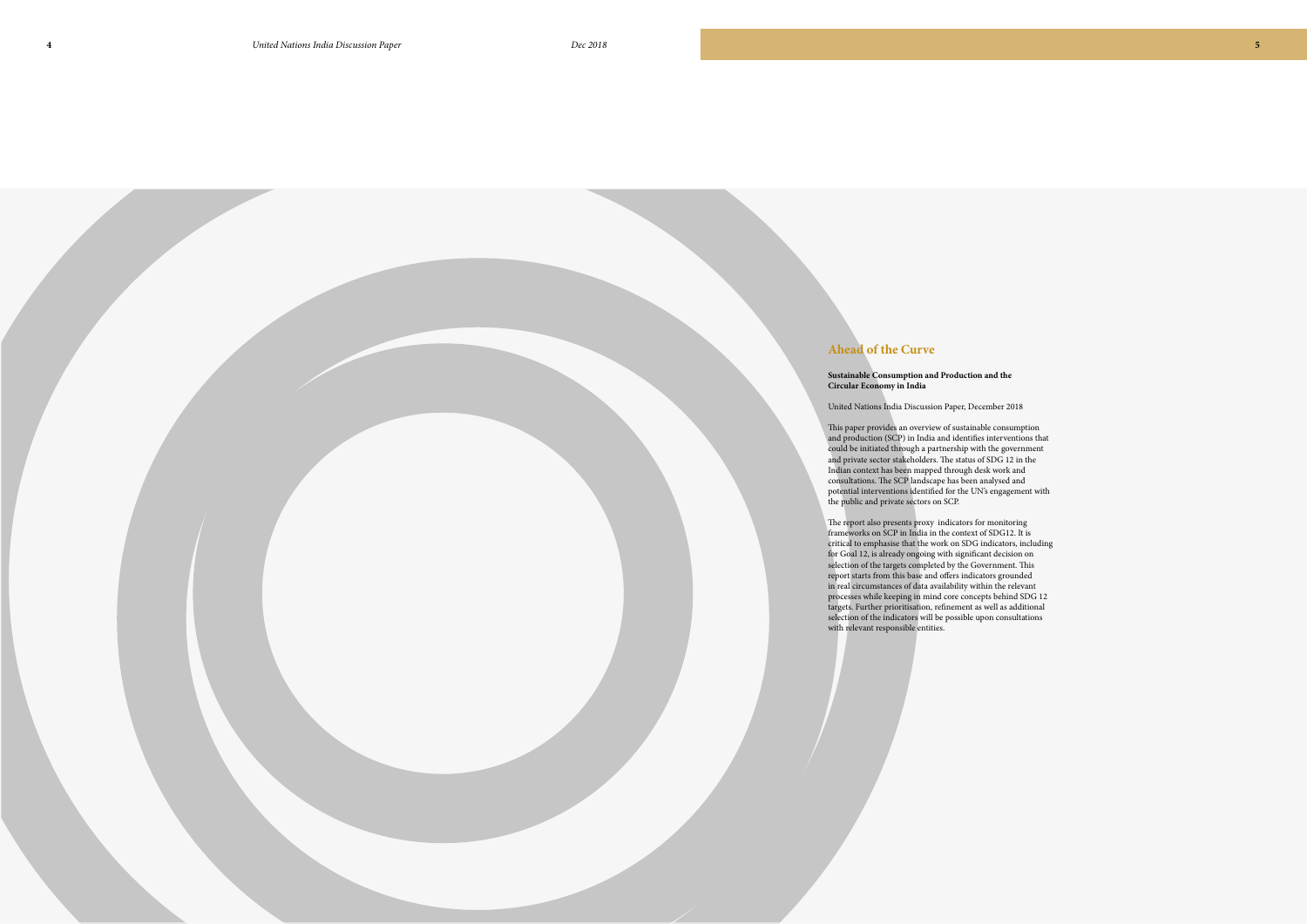# **CONTENTS**



| 2.4 Programmes with multiple         |
|--------------------------------------|
| 3. Perspectives on the situation are |
|                                      |
|                                      |
|                                      |
| 4. SDG 12 Suggested Proxy Indica     |
|                                      |
|                                      |
|                                      |
|                                      |
|                                      |
|                                      |
| Target 12.7:                         |
|                                      |
|                                      |
|                                      |
|                                      |
|                                      |
|                                      |



| d Production in The Indian Context  8      |
|--------------------------------------------|
|                                            |
|                                            |
|                                            |
|                                            |
| e foci in SCP and circular economy  18     |
| and suggested directions for development21 |
|                                            |
|                                            |
|                                            |
|                                            |
|                                            |
|                                            |
|                                            |
|                                            |
|                                            |
|                                            |
|                                            |
|                                            |

 $\overline{7}$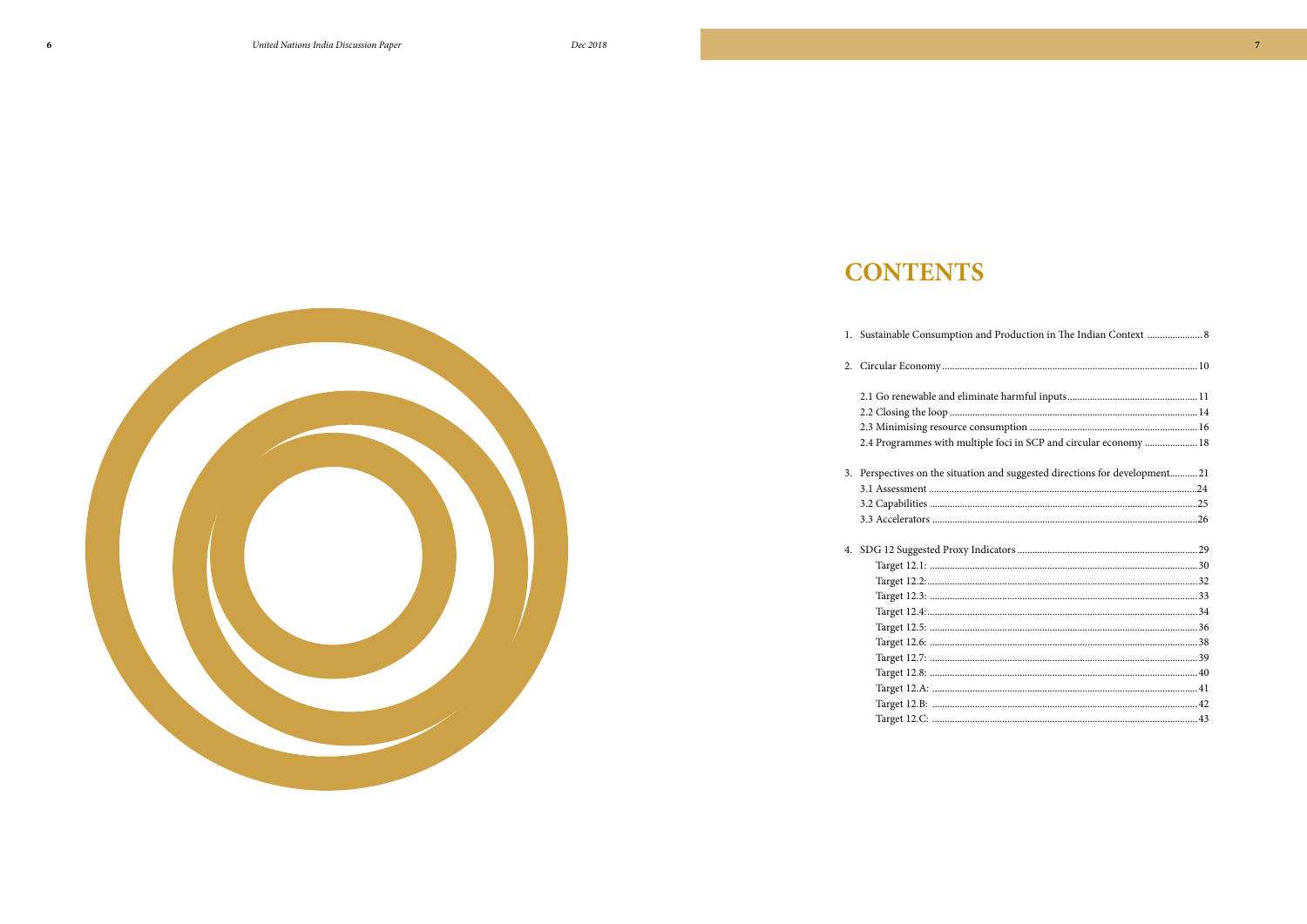# **Sustainable Consumption and Production In The Indian Context**

Sustainable Consumption and Production (SCP) is at the core of sustainable development. It highlights the well-recognized fact that sustainable development will not be possible without adopting production and consumption systems that, while leading to improved quality of life for millions, radically reduce environmental and resource pressures. Goal 12 of the Sustainable Development Goals (SDGs) – Ensure Sustainable Consumption and Production Patterns – is essential for the success of all the other SDGs. UN DESA (2015)<sup>1</sup> demonstrated that by linking SDG12 targets with targets of other goals, SDG12 remains one of the two most integrated and integrating goals of the 2030 Agenda for Sustainable Development<sup>2</sup>.

In practice, Goal 12 is more obviously connected with economic and ecological implications of growth and, more explicitly, to Goals 2, 4, 6, 7, 8, 9, 11 and 17. Goal 12 is seen from the beginning as the one that opens opportunities for the disadvantaged, eliminating inequality, thus addressing Goal 10. Yet, there might be a risk of reducing discussions of circularity to just technical and economic questions, forgetting the issues of power and distribution. In the context of India, the Agenda, with its goals of 'reaching the furthest behind first', ensuring that 'no one is left behind' and 'care about environmental sustainability', is critical and has as its core growth, modernization, self-reliance and equity. Clearly, aspirations of creating a better quality of life for all Indians can only be met if there is physical and financial access to natural resources as well as human capital to put financial, natural and physical resources to use.

Climate change adds yet another point of urgency into SCP. The need to reduce greenhouse gas (GHG) emissions (Box) – a reduction closely associated with the ways of producing and consuming materials and energy – is extremely pressing. A delay in taking action in this regard by 8-10 years (from 2011) would require doubling the speed of reduction, and this can be beyond current technological means. At the moment, India is likely to overachieve its "2˚C-compatible" rated Paris Agreement NDC climate action targets<sup>4</sup>. However, according to the Climate Change Tracker, there is "substantial uncertainty in India about coal power capacity and whether all renewable energy projects in the pipeline will be completed on time and integrated with the grid. In 2017, coal consumption increased by 4.8% or 27 MtCO2e and the new NEP forecasts coal capacity additions (The Economist,  $2018$ ."

The growth of Indian economy at the current and projected rate will make it (as per data from 2010) the third largest economy after China and the United States. Fifteen billion tonnes of resources are needed to support such growth by 2030 and more than 25 billion tonnes by 2050. Many of the resources required for development have to be imported. This view is supported by a variety of arguments, perhaps the most

striking one being that India occupies just 2.4% of the world's surface while supporting 18% of the world's population.

In addition to the growing resource demands, the urgency of SCP becomes even more obvious if one considers the implications of air, water and land pollution leading to significant health problems, loss of resources, livelihoods and, violation of ecosystem integrity. From the perspective of economic development and poverty eradication, health problems attributed to pollution (downside of unsustainable production-consumption systems) can cancel productive gains of a growing economy. In India, air pollution is responsible for 1.81 million premature deaths and water pollution for 0.64 million deaths (the Lancet Commission report on pollution and health, 2015<sup>3</sup>). Health issues affect the capacity of children to study and develop and of adults to earn a livelihood.

As in the case of pollution and health, climate change will dramatically redefine relations

of societies with resources and delay desired development.

and education, have to be secured for the millions limited to the end (private) consumers but extends India is attributed to both products and, critically, to all segments of the society. The growing

From the perspective of consumption, it is clear that increase in consumption, including critically needed consumption for fulfilment of basic needs related to food, shelter, transportation, healthcare of citizens. The concept of 'consumers' is also not to the business and private sector. Consumption in services that deliver benefits of development 'consumer classes' in India rapidly drive the consumption demands and impact the economy. The sustainability of their consumption patterns and their impacts on natural resources need greater attention.

Nation-wide programmes and policies reflect India's commitment to make SCP its priority. Many of these programmes and policies will be highlighted in the following sections. Here it is sufficient to mention that India is a supporter of the Ten-Year Framework of Programmes (10YFP) on SCP. Indian organisations are particularly active in Sustainable Building and Construction, Sustainable Tourism and Sustainable Lifestyle and Education programmes of the 10YFP.

4 https://climateactiontracker.org/countries/india/)

The global community has agreed that a two-degree increase in global temperature brings us to the threshold of catastrophic changes (The Cancun Agreement under UNFCCC). This means that a 50% reduction in GHG emissions (from the 1990 level) has to happen by 2050. The target level of 450 ppm  $CO<sup>2</sup>$  concentration would require 1.5% emission reduction per year, from 2011.

# <span id="page-4-0"></span>1.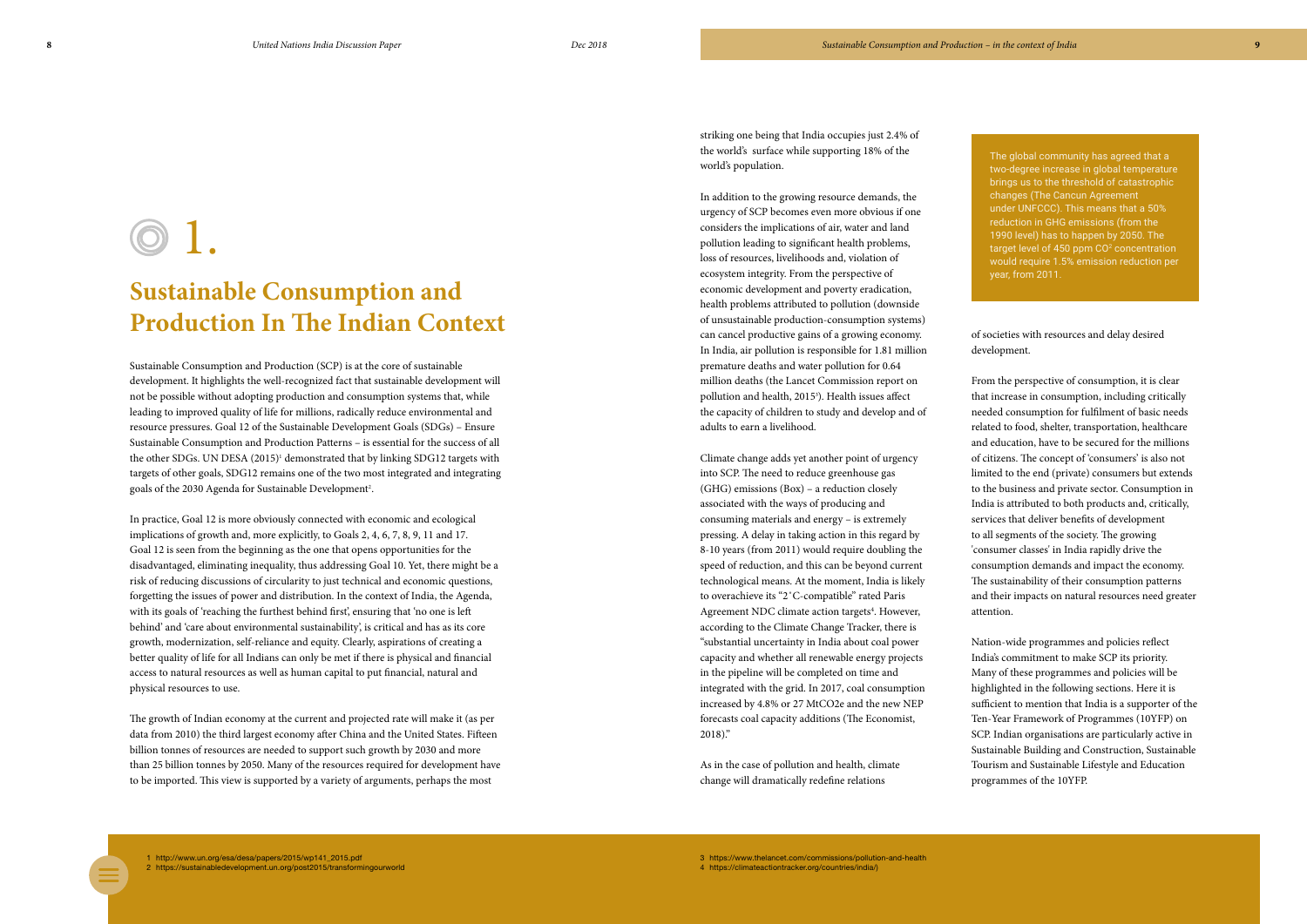## **Circular Economy**

To address core challenges of unsustainable development, India looks into the paradigm of Circular Economy that changes the model of linear economic development (extract-make-use-throw away) into a circular one (extract-make-use-recover and restore).

While the paradigm of circularity is enthusiastically accepted by many, it is often perceived as any form of recycling. To correct, or rather to expand the perspective, three principles of circular society must be considered (Van Berkel 2018<sup>5</sup>):

Circular economy is based on inter-dependence in an industrial and social ecosystem – production processes are seen not as isolated cycles but as interconnected multiple cycles which are linked to the use of water, energy and materials. Such an approach must pay attention to the wellbeing, including livelihood opportunities, of the economically poor, making sure that the circularity fulfills the goal of the 2030 Agenda to provide a better life to those who were left behind.

- 1. *Go renewable and eliminate harmful inputs* This principle refers to maximisation of use of renewable materials and energy as well as prevention of the input of harmful materials into supply chains.
- 2. *Closing the loop through perpetual recovery and reuse* This principle is concerned with the flow of materials throughout society by utilising discarded materials as a (secondary) resource. The ultimate ambition is to extend to the maximum the life (or 'presence') of the materials in the system. The whole chain of

The Ellen MacArthur Foundation (2016)<sup>8</sup> stated that, for India, the circular economy path can bring an annual value of Rs.14 lakh crore (USD218 billion) in 2030 and Rs. 40 lakh crore (USD 624 billion) in 2050, against current development scenario. Product design, reverse logistics and innovative business models will become the main drivers for unlocking economic value. The World Business Council for Sustainable Development (2018)<sup>9</sup> highlights innovative models of product life extension, sharing platforms, resource recovery, product as service and circular supplier. Similar information comes from within the country, e.g. FICCI 2018)10.

products and services, including 'design for circularity'6 should be considered. Closing the loop requires differentiation between biological and technical cycles where biological cycles feed materials back into the system and technical cycles recapture, recover and restore the value of products, components and materials.

> **Draft National Energy Policy** (2017)<sup>11</sup> NITI Aayog, Government of India, states India's aspirations to energy security, linking it with sustainability. The policy brings to the fore the twin interventions of energy efficiency and renewable energy. The National Electricity Policy and Integrated Energy Policy adopted earlier stress the importance of renewable sources of energy.

3. *Do more with less by minimisation of intensity of use of natural, non-renewable, materials and energy –* The fulfilment of this principle closely correlates to two principles (out of four) of the Natural Step<sup>7</sup> that highlight the importance of minimisation of substances concentration from the earth's crust (such as fossil CO2, heavy metals and minerals) and of substances produced by society.

#### **2.1 Go renewable and eliminate harmful inputs**

#### **Use of renewable resources**

India's efforts to facilitate use of renewable resources is particularly evident in the area of alternative energy solutions. A number of notable

policies and schemes spearheaded by different ministries facilitate uptake of renewable resources:

The Ministry of New and Renewable Energy (MNRE) creates a **framework and policies** to develop and deploy new and renewable energy.

**Integrated Energy Policy** (2016) aims at increased exploitation of renewable energy sources, including by development of appropriate infrastructure. The goal will be helped by appropriate policies and adequate funding.

5 'Design" for circularity' - to look at how products and processes may be designed in the first place to ensure extension of useful life (durability and repair-ability) to reuse and recycle (being able to de-construct, modulate, add); and to share

#### Box 1. Critical aspects in accelerating India's Circular Economy Shift (FIICI 2018)

- Business Models supporting CE
- 1. Circular Supply Chain
- 2. Recovery and Recycling
- 3. Product Life Extension
- 4. Sharing platforms
- 5. Product as a Service
- Critical factors for acceleration of CE
- 1. Better Awareness
- 2. Disruptive technologies physical,
- digital and biological
- 3. Enabling policy landscape
- 4. Innovative funding models
- 5. Collaboration and partnership

9 Presentation Materials Recycling for Circular Economy at the Conference on Sustainable Growth through Material recycling: Policy Prescriptions, 6 August, Organised by NITI Aayog 10 https://thenaturalstep.org/approach/ 11 http://niti.gov.in/writereaddata/files/new\_initiatives/NEP- ID\_27.06.2017.pdf

 https://www.ellenmacarthurfoundation.org/publications/india https://docs.wbcsd.org/2017/06/CEO\_Guide\_to\_CE.pdf FICCI (2018) Accelerating India's Circular Economy Shift A Half-Trillion USD Opportunity Future-proofing growth in a

resource-scarce world

<span id="page-5-0"></span>02.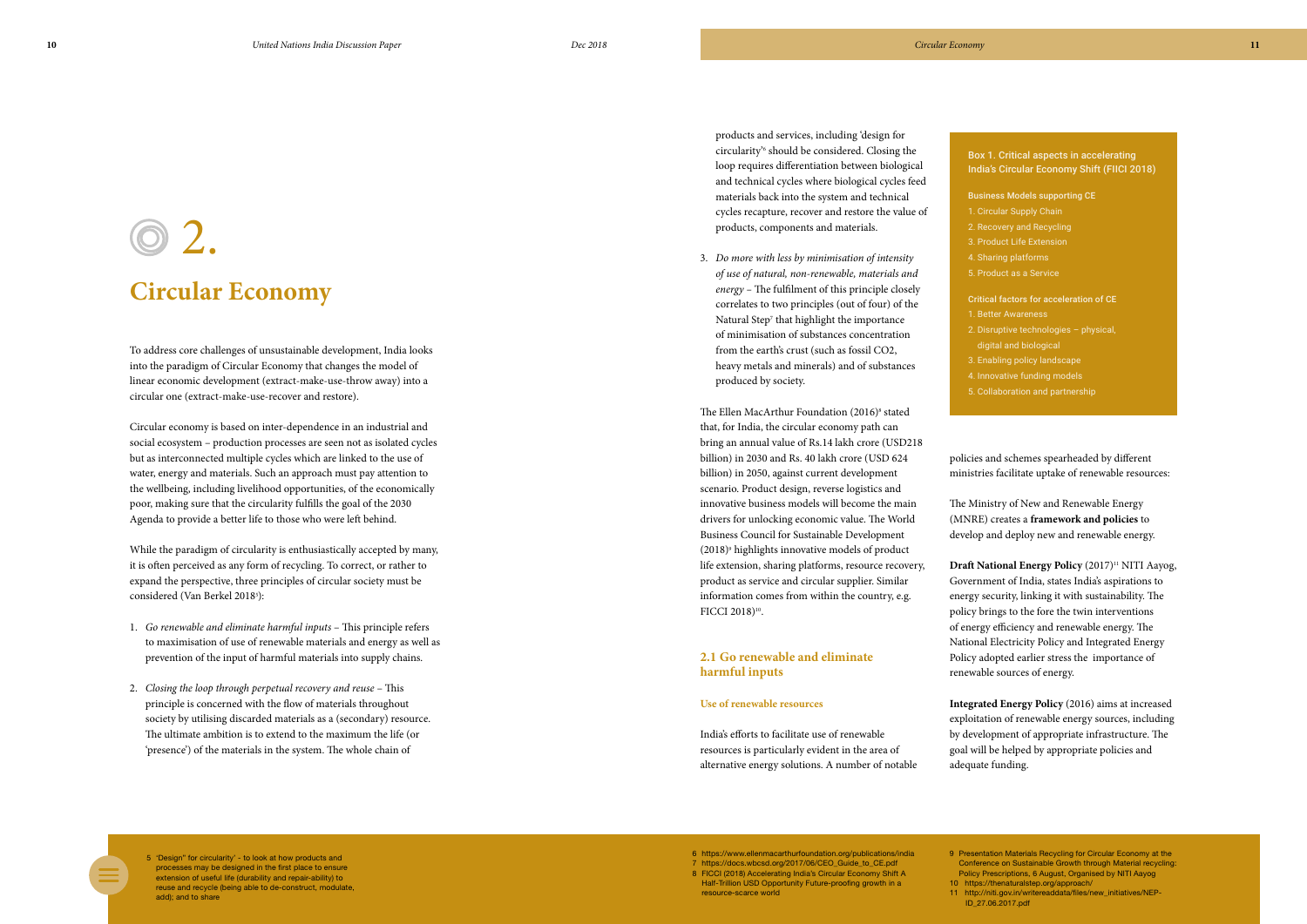<span id="page-6-0"></span>National Policy for farmers<sup>12</sup> aims at sustainable development of agriculture with the focus on creating sustainable rural livelihood, improving quality of land and soil, alternative energy sources and sustainable use of ground water. It relates to the National Agricultural Policy (2000) that highlights the importance of sustainable use of natural resources.

**Department of Science and Technology (DST) of the Ministry of Science and Technology** has a number of schemes, notably Clean Energy Research Initiative, that support SCP. To advance policy agenda, the new programmes of 2018 specified focal areas of waste management. DST supports State Science and Technology (S&T) Councils that have led to a number of novel initiatives including Cleaner and Fuel-Efficient Technologies (Punjab), Solar Passive Housing Technology (Himachal Pradesh), etc.

**Renewable Energy Certification (**RECs) (2010): The Renewable Purchase Obligations (RPO) (2010) was one of the key driving forces for promotion of renewable energy. The State Electricity Regulatory Commissions (SERCs) have defined their respective RPO Regulations.

Important applications are emerging around fast developing technologies. For example, low to medium temperature heat can be directly brought to the range of industries (food processing, dairy, pharmaceutical, chemical, leather and textiles) through the solar thermal collectors<sup>13, 14, 15</sup>. For example, Concentrating Solar Thermal units are operational at Mothers Dairy in New Delhi, deploying 16 parabolic dishes producing 120,000 litters of hot water daily for the cleaning in place system, and at Amul Dairy in Gandhinagar, using parabolic through collectors with total collector area of 615 square meters to produce steam that feeds directly into the steam system<sup>16</sup>. S4S Technologies, for example, developed advanced solar dehydration units that combine conductive, convective and radiative heat transfer for fruit and vegetable drying units<sup>17</sup>.

The number of **non-governmental** organisations, including businesses, that seek inputs about renewable energy sources and how to incorporate green initiatives into their operations is steadily growing (see Figure 1), though remains somewhat limited to the larger players. They often attend not only to the characteristics of the procured (more sustainable) input but also to practices of suppliers that are responsible from the sustainability point of view.

Using nature as a mentor is about developing manmade processes on the bases of natural processes. A recent innovation in the industrial area is engineering of horizontal gas flames with radiant heat transfer, mimicked from charcoal burning, which has recently been commercialized by Agnisumukh in India for commercial kitchens. Such application delivers 30% fuel savings<sup>18</sup>. Watsan has engineered small scale water purification system that mimics natural purification materials and avoids use of energy and chemicals<sup>19</sup>.

Taken broader, the use of renewables is focused not only using nature as mentor and as an input but within ecosystem limits. Many applications using nature as supply of water, materials, energy, land and biodiversity have recently emerged with new applications of agro-resedues, production

of biomaterials such as bioplastic or bio-solvents and production of renewable energy. A number of certification schemes, such as Forest Stewardship Council or Marine Stewardship Council, prevent sustainable input of nature materials into production.

The idea of nature as mentor also found its way into Green Chemistry and Engineering as well as in industrial parks that demonstrate their applications in India.

|                                           | Figure 1. Examples of businesses seeking renewable and more sustainable inputs                                                                           |
|-------------------------------------------|----------------------------------------------------------------------------------------------------------------------------------------------------------|
| Coca Cola India                           | Local procurement and sourcing of fruit and other<br>directly from the farmers. Development of supply o                                                  |
| <b>Hanjer Biotech Energies</b>            | Set up a green power plant in Surat that uses greer<br>as refuse derived fuel (RDF)                                                                      |
| Levis                                     | Uses 100% renewable energy in its facilities                                                                                                             |
| Godrej Industries and<br><b>Chemicals</b> | Has a procurement policy that includes use of rene<br>reduction of material and energy use, and reductio<br>hazardous and toxic materials and substances |
| Panasonic                                 | Green Procurement Standards, Green Plan 2018 in                                                                                                          |
| <b>ABB</b> India Ltd.                     | Suppliers Code of Conduct, Compliance to ISO 900<br><b>ISO 18001</b>                                                                                     |
| <b>ITC</b>                                | E-Choupal initiative facilitating direct communicati<br>village communities                                                                              |
| <b>Hindustan Unilever</b>                 | Sustainable sourcing from the farming communitie<br>with "Sustainable Agriculture Code (SAC)"                                                            |
| Ikea India Pvt. Ltd.                      | Sourcing from smaller producers in India; raw mate<br>reuse.                                                                                             |
| <b>L'Oréal</b>                            | Sustainable sourcing of mica                                                                                                                             |
| <b>Indian Railways</b>                    | Compliance with Green Public procurement policy                                                                                                          |
| Godrej                                    | Sustainable Procurement Policy                                                                                                                           |
| <b>Hindalco Industries Ltd</b>            | Sustainable Procurement Policy                                                                                                                           |
| Maruti Suzuki India Ltd                   | Green Procurement Guidelines for suppliers                                                                                                               |
| <b>Nestlé India</b>                       | Established Supplier Code and Responsible Sourci<br>(RSG); plans to train farmers on the NESCAFÉ Bett<br>Practices                                       |
| <b>Larsen &amp; Toubro</b>                | Green Supply Chain Policy, Environmental & Social<br><b>Conduct for Suppliers</b>                                                                        |
| <b>Subway India</b>                       | Supplier Code of Conduct and Supply Chain Emplo<br>Policy to ensure sustainable production                                                               |

| Local procurement and sourcing of fruit and other raw materials<br>directly from the farmers. Development of supply chain infrastructure.                                          |
|------------------------------------------------------------------------------------------------------------------------------------------------------------------------------------|
| Set up a green power plant in Surat that uses green fuel also known<br>as refuse derived fuel (RDF)                                                                                |
| Uses 100% renewable energy in its facilities                                                                                                                                       |
| Has a procurement policy that includes use of renewable energy,<br>reduction of material and energy use, and reduction of usage of<br>hazardous and toxic materials and substances |
| Green Procurement Standards, Green Plan 2018 initiative.                                                                                                                           |
| Suppliers Code of Conduct, Compliance to ISO 9001, ISO14001 and<br>ISO 18001                                                                                                       |
| E-Choupal initiative facilitating direct communication with supplying<br>village communities                                                                                       |
| Sustainable sourcing from the farming communities; compliance<br>with "Sustainable Agriculture Code (SAC)"                                                                         |
| Sourcing from smaller producers in India; raw materials recycle and<br>reuse.                                                                                                      |
| Sustainable sourcing of mica                                                                                                                                                       |
| Compliance with Green Public procurement policy                                                                                                                                    |
| Sustainable Procurement Policy                                                                                                                                                     |
| Sustainable Procurement Policy                                                                                                                                                     |
| Green Procurement Guidelines for suppliers                                                                                                                                         |
| Established Supplier Code and Responsible Sourcing Guidelines<br>(RSG); plans to train farmers on the NESCAFÉ Better Farming<br>Practices                                          |
| Green Supply Chain Policy, Environmental & Social Code of<br><b>Conduct for Suppliers</b>                                                                                          |
| Supplier Code of Conduct and Supply Chain Employment Practices                                                                                                                     |

#### *Figure 1. Examples of businesses seeking renewable and more sustainable inputs*

- 16 Van Berkel, R. (2018). Solar Heat for Industrial Processes. Renewable Energy Invest 2018. Noida: Ministry of New and Renewable Energy.
- 17 UNIDO. (2018). A compendium of clean technology innovations in India. New Delhi: United Nations Industrial Development Organization.
- 12 http://agricoop.nic.in/sites/default/files/npff2007%20 %281%29.pdf 13 IRENA. (2015). Solar Heat for Industrial Processes:
- technology brief. Abu Dhabi: International Renewable Energy Agency.
- 14 UNIDO. (2017). Reducing pollution load in leather processing - demonstrating cleaner technologies in Kanpur India. New Delhi: United Nations Industrial Development **Organization**
- 15 UNIDO. (2017). Circular Economy. Vienna: United Nations Industrial Development Organization.

18 UNIDO. (2018). A compendium of clean technology innovations in India. New Delhi: United Nations Industrial Development Organization. 19 UNIDO. (2018). A compendium of clean technology

 innovations in India. New Delhi: United Nations Industrial Development Organization.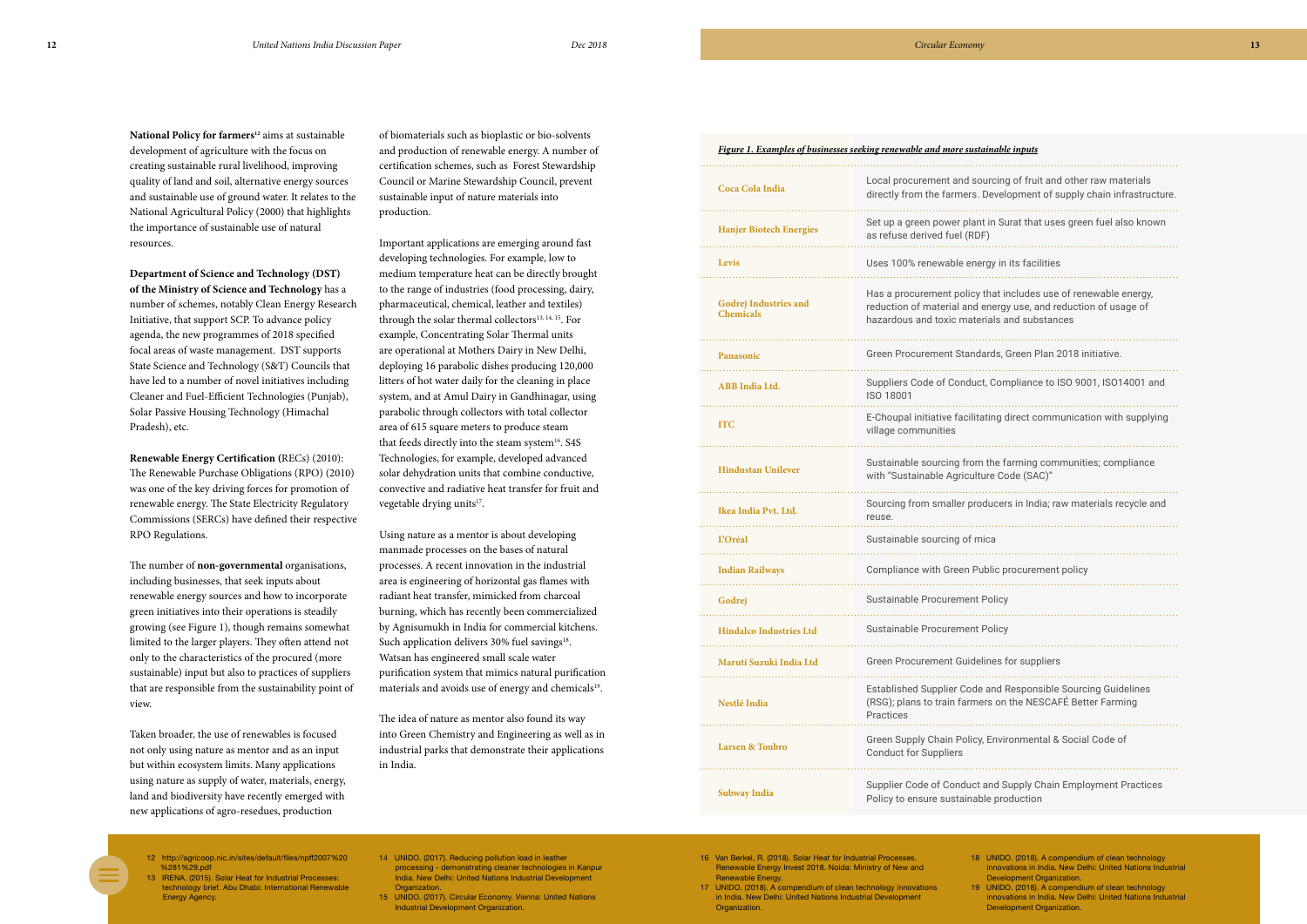#### <span id="page-7-0"></span>**Management of Hazardous Substances**

India is a signatory to a number of agreements including t[he Montreal Protocol on Substances](https://archive.epa.gov/oswer/international/web/html/200610-international-chemical-hazards.html#montreal)  [that Deplete the Ozone Lay](https://archive.epa.gov/oswer/international/web/html/200610-international-chemical-hazards.html#montreal)[er, The Rotterdam](https://archive.epa.gov/oswer/international/web/html/200610-international-chemical-hazards.html#rotterdam)  [Convention on the Prior Informed Consent](https://archive.epa.gov/oswer/international/web/html/200610-international-chemical-hazards.html#rotterdam)  [Procedure for Certain Hazardous Chemicals and](https://archive.epa.gov/oswer/international/web/html/200610-international-chemical-hazards.html#rotterdam)  [Pesticides in International Trade \(PI](https://archive.epa.gov/oswer/international/web/html/200610-international-chemical-hazards.html#rotterdam)C[\), Basel](https://archive.epa.gov/oswer/international/web/html/200610-international-chemical-hazards.html#basel)  [Convention on the Transboundary Movement of](https://archive.epa.gov/oswer/international/web/html/200610-international-chemical-hazards.html#basel)  [Hazardous Wastes and their Dispo](https://archive.epa.gov/oswer/international/web/html/200610-international-chemical-hazards.html#basel)sal and the Basel, Rotterdam and Stockholm (BRS) Conventions which have the common objective of protecting human health and the environment from hazardous chemicals and wastes. The Conventions require national reporting on obligations that are already part of the system of indicators under SDG12.

With respect to the national practices, the government is looking at measures to regulate and guide different stakeholders. To consolidate governance of chemicals, measures have been mooted for consolidation of regulatory Acts into an Integrated Chemical Legislation in line with REARC20. Capacity development of different stakeholders, establishing a specialty chemicals forum, development of stringent consumption standards across various end-use markets and encouragement of the private sector to voluntarily seek "Responsible Care Certification" (Ministry of Chemicals and Fertilizers)<sup>21</sup> are among other suggestions.

#### **2.2 Closing the loop**

In the context of India, policies and business practices have already paved the way for closing the materials and energy loop. The National Environment Policy (2006), that serves as an umbrella for many specific waste management rules, lays down principles of waste management, and makes prevention of final disposal a priority. Handling of different wastes is governed by rules of the Environmental Protection Agency (see Box 2).

- Management and Handling of Municipal Solid Waste (2000),
- The Plastic Waste (Management and Handling) Rules, 2011
- **e** Hazardous Waste (Management, Handling & Transboundary Movement) Rules, 2008 (last amended 2010)
- E-Waste (Management and Handling) Rules, 2011 (amended 2016)
- $\bullet$  The Fly Ash Notification (1999, last amended in 2016)
- **Bio-medical Waste Management Rules, 2016**
- Construction and Demolition Waste Management Rules 2016
- Batteries (Management and Handling) Rules, 2001

Some rules, such as Construction and Demolition Waste Management Rules, promote circular economy by obligating local bodies to use a percentage of construction and demolition (C&D) waste in municipal and government construction contracts. The goal of circularity is promoted through the rules for solid waste management that, through  $2016^{22}$  amendments, is now applicable beyond municipal areas and mandates source segregation (into wet, dry and domestic hazardous wastes) and recovery, reuse and recycling of the segregated streams. The waste pickers/ragpickers and waste dealers/*Kabadiwalas* are to be integrated into the formal system.

- 21 Indian chemical industry XIIth five year plan (http:// chemicals.nic.in/sites/default/files/XIIth%20Five%20 Year%20Plan-Yr%202011\_0.pdf)
- 22 http://pib.nic.in/newsite/PrintRelease.aspx?relid=138591

Modification of the waste management rules for e-waste and plastic waste aim at improving circularity and safety of materials flow by making producers more responsible for the end of product life of various products. Today, two Extended Producer Responsibility (EPR) legislations focusing

Box 2. Waste management rules that relate to disposal:

| <b>TATA Motors</b>                                  | 1. Buys back, or exchanges used vehicle parts like e<br>alternators. 2. Refurbishes the returned part and of<br>warranty. |
|-----------------------------------------------------|---------------------------------------------------------------------------------------------------------------------------|
| <b>Maruti India</b>                                 | Recycling of scrap generated from shop operations                                                                         |
| <b>Nissan</b>                                       | Recycling of steel, soda bottles, cloth, plastic                                                                          |
| <b>Mahindra</b>                                     | Increasing use of recycled input material including<br>to approach zero landfill target                                   |
| <b>Hanjer Biotech energies</b>                      | Extracting value from municipal waste                                                                                     |
| <b>Sony India</b>                                   | Established fourteen e-waste collections centres fo<br>disposal and recycling                                             |
| PepsiCo India                                       | Waste to Wealth (WTW) Programme                                                                                           |
| <b>Samsung</b>                                      | Take-Back & Recycling (STAR) Program                                                                                      |
| <b>Hindustan Unilever</b>                           | The Unilever Sustainable Living Plan                                                                                      |
| <b>Indian Oil Corporation</b>                       | At Panipat Refinery treated water is put back into p<br>used for irrigation of green belt                                 |
| <b>Indian Textile Industry</b><br>(Panipat Cluster) | Recycling of discarded textiles from abroad                                                                               |
| <b>ITC</b>                                          | 'Wellbeing out of waste' Programme                                                                                        |
| eBay                                                | eBay Valet service simplifying transfer of used (free                                                                     |
| <b>Maruti India</b>                                 | Recycling of scrap generated from shop operations                                                                         |

| 1. Buys back, or exchanges used vehicle parts like engine, gearbox or<br>alternators. 2. Refurbishes the returned part and offers it with a<br>warranty. |
|----------------------------------------------------------------------------------------------------------------------------------------------------------|
| Recycling of scrap generated from shop operations                                                                                                        |
| Recycling of steel, soda bottles, cloth, plastic                                                                                                         |
| Increasing use of recycled input material including recycled scrap,<br>to approach zero landfill target                                                  |
| Extracting value from municipal waste                                                                                                                    |
| Established fourteen e-waste collections centres for safe<br>disposal and recycling                                                                      |
| Waste to Wealth (WTW) Programme                                                                                                                          |
| Take-Back & Recycling (STAR) Program                                                                                                                     |
| The Unilever Sustainable Living Plan                                                                                                                     |
| At Panipat Refinery treated water is put back into process or<br>used for irrigation of green belt                                                       |
| Recycling of discarded textiles from abroad                                                                                                              |
| 'Wellbeing out of waste' Programme                                                                                                                       |
| eBay Valet service simplifying transfer of used (free) items                                                                                             |
| Recycling of scrap generated from shop operations                                                                                                        |

|  | Figure 2. Examples of businesses contributing to closing the loop |  |  |  |
|--|-------------------------------------------------------------------|--|--|--|
|--|-------------------------------------------------------------------|--|--|--|

on e-waste and plastic are already in operation and EPR law for end-of-life vehicles is under discussion. EPR rules for plastic waste require producers, importers and brand owners to contribute to the collection of plastic waste but do not mandate collection targets. EPR guidelines on e-waste have

20 Registration, Evaluation, Authorisation and Restriction of Chemicals is a European Union regulation dating from 18 December 2006

collection targets. These targets were raised for producers who entered the scheme recenty.

**National Urban Sanitation Policy:** This defines sanitation in broad terms, and covers integrated management of sewage and solid waste, recycling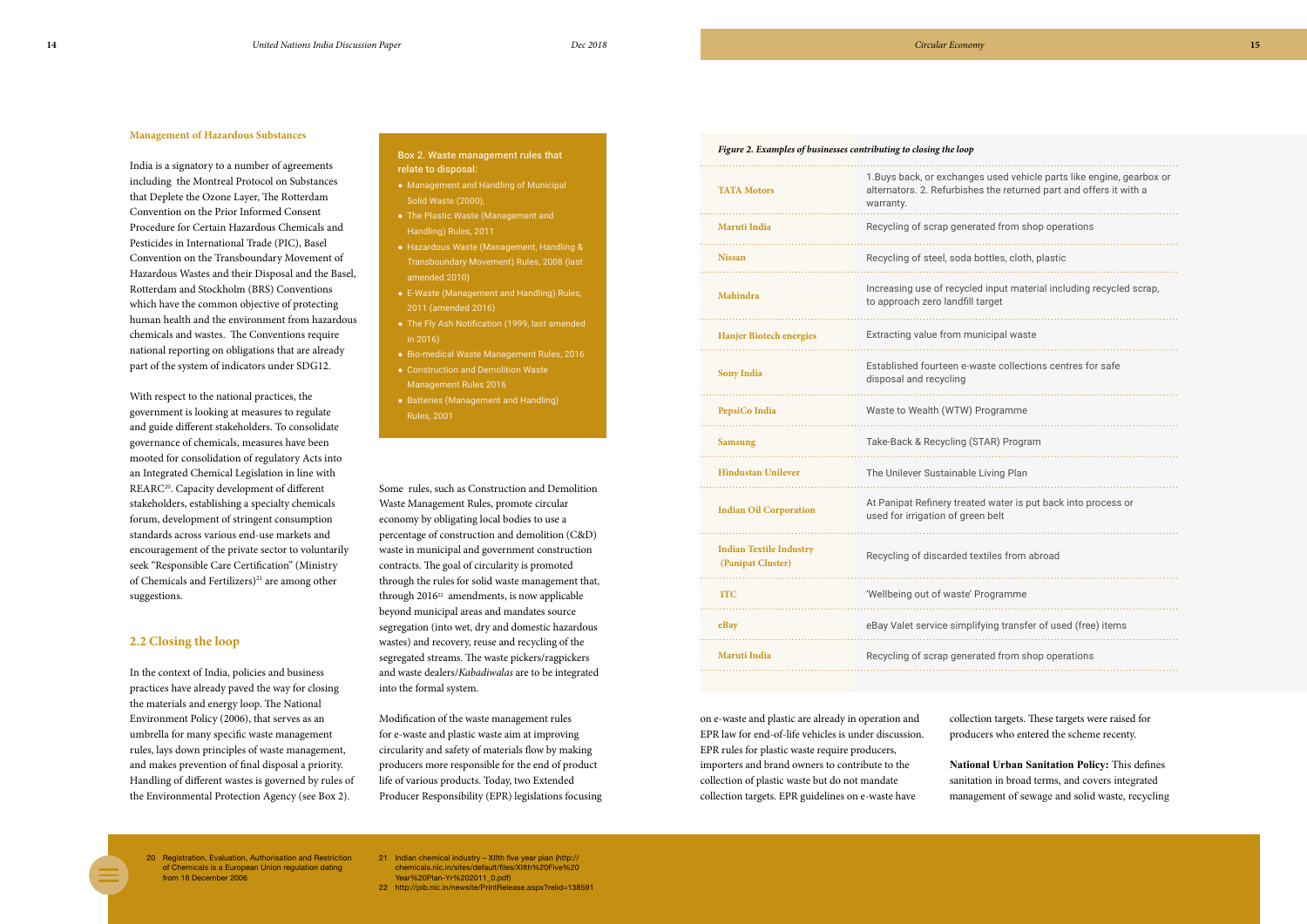<span id="page-8-0"></span>and reuse of treated waste water and engagement of formal and informal sectors in achieving policy goals.

**The Swachh Bharat Mission** (clean India mission) aims at the cleaning of urban and rural spaces, with the focus on waste management, among other core issues, in urban areas. The criteria relate to MSW collection, processing and disposal.

There are a number of initiatives related to the management of specific materials or waste streams that deserve mention. Entities generating **biomedical waste** were requested to phase out some of the hazardous materials in a given time period and prevent discharge of contaminated sewage into common sewage systems. A Common Biomedical Waste Treatment and Disposal Facility (CBWTF) was set up to reduce adverse impact on human health and the environment. The treated recyclable waste is sent for secure disposal or recycling.

The 3Rs also provide a framework for cleantech innovation and entrepreneurship. For example, in its denim production in India, Arvind Textiles was able to achieve 70% circularity in water use, 50% circularity in fuel, 20% fibre circularity while recovering and reusing significant amounts of salts and other processing chemicals. NoWasteTextiles was able to produce knitwear from 100% postconsumer recycled garments. Examples of other Indian cleantech start-ups that achieving significant success in circularity include Saathi (producer of fully biodegradable sanitary pads from waste banana fibre), Aspartika (recovering Omega 3 fatty acids from silk worm pupae) and Brisil (extraction of silica from rice husk ash)<sup>23</sup>.

A material that gained political and public attention is plastic. The Plastic Waste and Management Policy, 2016, applies to every waste generator, local body, Gram Panchayat, manufacturer, importers and producer. A number of rules and regulations are being framed to govern recycling and phasing out of different plastic materials. For example, in March 2018, the MEFCC came out with the Plastic Waste Management (Amendment) Policy that deals with the phasing out of Multi-layered Plastic (MLP) which is "non-recyclable, or non-energy recoverable, or with no alternate use."

Sectoral policies also address closing the resource loops and minimising loss of materials. For example, the **National Mineral Policy** includes zero-waste mining as a national goal and emphasises the need to upgrade mining technology. Company practices provide a business case in closing the materials and energy loops (Figure 2).

Recycling is a well-practiced by industries by applying the 3R methods of Reduce, Reuse and Recycling, for a diversity of materials. It relates not only to practices of individual facilities but to the aspirations to unlock large scale opportunities provided by industrial sectors, e.g. cement making, or through industrial symbiosis.

#### **2.3 Minimising resource consumption**

**The [National Environment Policy \(NEP\)](http://www.envfor.nic.in/nep/nep2006e.pdf)** framed by the [Ministry of Environment and Forests](http://moef.nic.in/index.php)  [\(MoEFCC\)](http://moef.nic.in/index.php) aims at introducing environmental considerations in development. It emphasizes the importance of preventing resource degradation, equity in the use of resources and the need for multi-stakeholder approaches. Among other considerations, it highlights efficiency in the use of environmental resources as well as their importance for livelihood creation.

**The Strategy on Resource Efficiency** formulated in 2017 by NITI Aayog<sup>24</sup> with support from the European Union Delegation suggests a framework for enhancing resource-use efficiency in the Indian economy and industry, highlighting key elements.

| Mahindra                  | Adopting appropriate migratory steps using less inpu<br>harmful materials in manufacturing. Life Cycle appro<br>design, aims at less energy intensive products.                                                                       |
|---------------------------|---------------------------------------------------------------------------------------------------------------------------------------------------------------------------------------------------------------------------------------|
| <b>Towering Heights</b>   | Captures power lost during transmission and distribu<br>electricity to the telecom towers. Uses a combinatior<br>and wind power to operate the telecom tower site an<br>expensesby 40 per cent.                                       |
| <b>Coca Cola India</b>    | Replacement of HFC in refrigeration, development re<br>packaging, water stewardship.                                                                                                                                                  |
| <b>Cement Sector</b>      | Work on energy and water saving measures, develop<br>environmentally superior products.                                                                                                                                               |
| Indospace                 | Indospace has energy efficient buildings and also pro<br>use of non - hazardous and recyclable materials to re<br>environmental impact. Increases the energy efficienc<br>lighting fixtures, using passing lighting, utilising rain \ |
| <b>FM Logistics</b>       | Developing environment friendly and sustainable car<br>in India.                                                                                                                                                                      |
| <b>PUMA</b>               | Use of solar energy by PUMA's stores; use of geother<br>system, natural and LED lighting.                                                                                                                                             |
| The Aditya Birla Retail   | Use of LED lights, paper reduction initiatives.                                                                                                                                                                                       |
| <b>Mahindra Logistics</b> | Warehouse management system that includes space<br>Mahindra optimises its reverse logistics.                                                                                                                                          |
| <b>IKEA</b>               | Launched its fleet of solar powered delivery vehicles.                                                                                                                                                                                |
|                           |                                                                                                                                                                                                                                       |

| Adopting appropriate migratory steps using less inputs and less<br>harmful materials in manufacturing. Life Cycle approach to product<br>design, aims at less energy intensive products.                                                                                     |
|------------------------------------------------------------------------------------------------------------------------------------------------------------------------------------------------------------------------------------------------------------------------------|
| Captures power lost during transmission and distribution to supply<br>electricity to the telecom towers. Uses a combination of solar<br>and wind power to operate the telecom tower site and cut fuel<br>expensesby 40 per cent.                                             |
| Replacement of HFC in refrigeration, development recyclable<br>packaging, water stewardship.                                                                                                                                                                                 |
| Work on energy and water saving measures, development of<br>environmentally superior products.                                                                                                                                                                               |
| Indospace has energy efficient buildings and also promotes the<br>use of non - hazardous and recyclable materials to reduce the<br>environmental impact. Increases the energy efficiency by utilizing T5<br>lighting fixtures, using passing lighting, utilising rain water. |
| Developing environment friendly and sustainable cargo transportation<br>in India.                                                                                                                                                                                            |
| Use of solar energy by PUMA's stores; use of geothermal cooling<br>system, natural and LED lighting.                                                                                                                                                                         |
| Use of LED lights, paper reduction initiatives.                                                                                                                                                                                                                              |
| Warehouse management system that includes space optimisation;<br>Mahindra optimises its reverse logistics.                                                                                                                                                                   |
| Launched its fleet of solar powered delivery vehicles.                                                                                                                                                                                                                       |

#### *Figure 3. Examples of businesses working on resource and energy efficiency*

Through Bureau of Energy Efficiency (BEE), the Ministry of Power has initiated a number of energy efficiency initiatives including for commercial buildings, industrial sectors, municipalities as well as for selected appliances.

India's commitment to minimising resource consumption and to goals of resource efficiency is illustrated by the setting up of **the Indian Resource Panel (InRP)** by the MoEFCC, with support from the International Climate Initiative. It is an advisory body on strategy for resource efficiency. Its recommendations

23 UNIDO. (2018). A compendium of clean technology innovations in India. New Delhi: United Nations Industrial Development Organization.

24 http://niti.gov.in/writereaddata/files/document\_publication/ StrategyOnResouceEfficiency\_0.pdf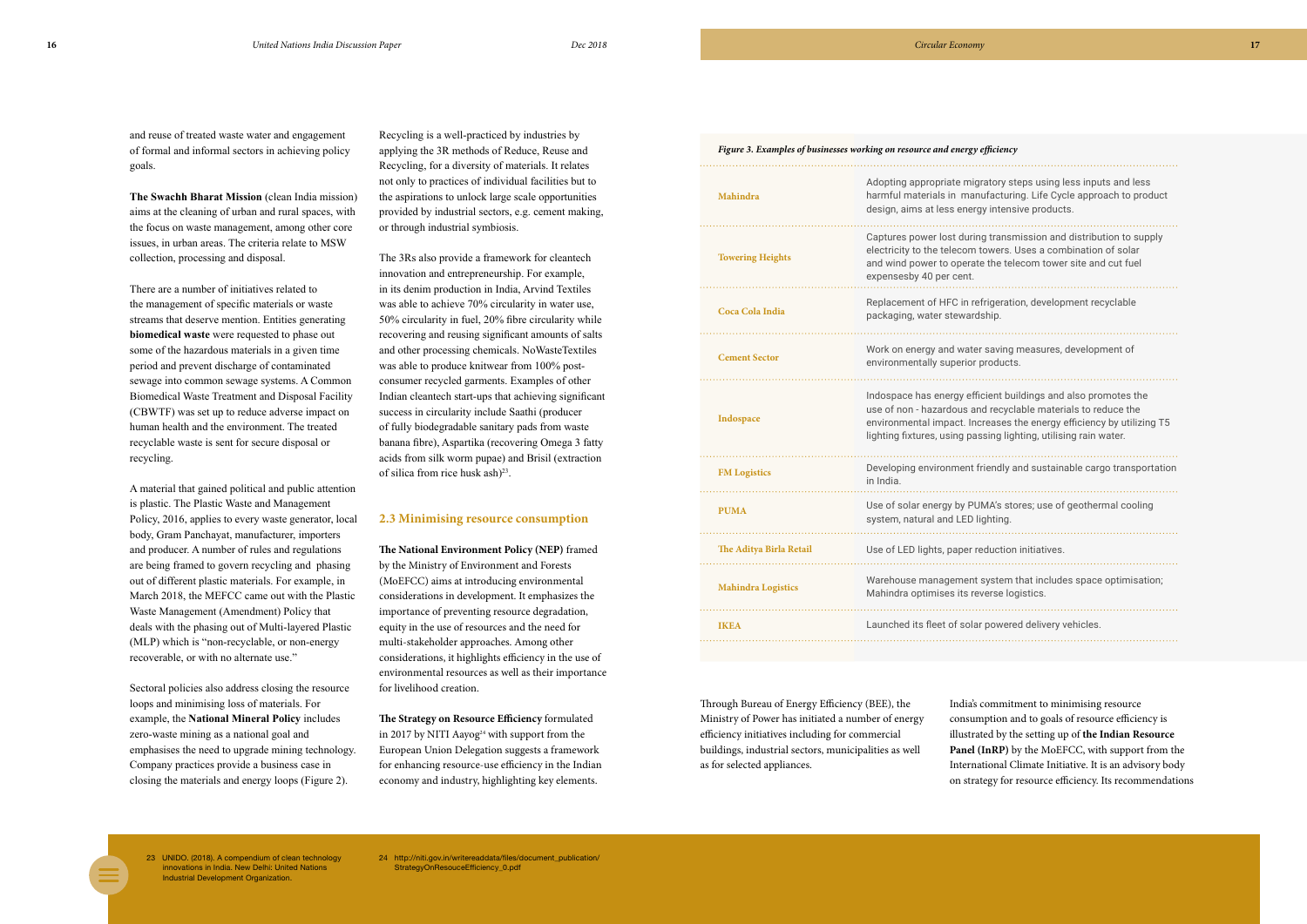are yet to be more broadly available in the public domain. Yet, frequent references to its existence in national and international forums point to its future significance.

**European Union Resource Efficiency Initiative (EU-REI**) is a project aimed at supporting India in implementing the SCP agenda. It emphasises mobility, building and construction, renewable energy (PVs) and resource recovery (e-waste, plastics and packaging). The core activities are focused on facilitation of collaboration between Indian and European businesses around issues of resource efficiency and facilitation of dialogue among different stakeholders on the issue. The project, which will continue till 2020, sees standards and benchmarks in good business practices for resource efficiency as key for transition to a circular economy.

**The National Forest Policy** looks at conservation of natural heritage, maintenance of ecological balance and checking soil erosion and denudation. It also addresses problems related to "increasing the productivity of forests to meet essential national needs and encouraging efficient utilisation of forest produce and maximising substitution of wood."25

A number of rules and regulations, including waste management rules, are now extended to include urban and industrial areas<sup>30</sup>.

**The National Manufacturing Policy (2011)** emphasizes the need for the growing manufacturing sector to ensure use of green technology, energy efficient practices and optimal utilisation of natural resources and restoration of damaged/degraded ecosystems.

**The National Mission for Sustainable Agriculture** targets issues of water use, management of nutrients and livelihood. Knowledge sharing, better agricultural practices, enabling of digital technology and regenerative agriculture are seen as elements of circular economy in agriculture and food production.

**The National Mission on Sustainable Habitat** will have, among other targets, the Energy Conservation Building Code that will address the design of energy efficient new and large commercial buildings and will aim at retooling existing building stock<sup>26</sup>.

**National Heritage City Development and Augmentation Yojana** (HRIDAY)<sup>29</sup> – This initiative is "bringing together urban planning/ economic growth and heritage conservation in an inclusive and integrated manner with special attention on livelihoods, skills, cleanliness, security, accessibility and service delivery."

#### **Initiatives for Private Sector**

**Smart Cities Mission<sup>27</sup>** - A five-year programme aiming at improving cities liveability and sustainability. The goals (including energy and water efficiency, alternative energy solutions, inclusive and sustainable transportation and housing) of the individual actions are to be selected by the participating cities and towns.

**Transformation** (AMRUT)<sup>28</sup> - Focuses on water recycling and reuse and capacity development in relation to waste management.

Several overarching policies, e.g. **National Mineral Policy**, **Agenda for Affirmative Action** by FICCI, **Indian Standard on Guidance on Good Governance** by the Bureau of Indian Standards, **Guidelines on Corporate Governance** for Central Public Sector Enterprises (Ministry of Heavy Industries and Public Enterprises) and **National Action Plan on Climate Change** provide a good foundation for SCP practices. To highlight a few initiatives:

The Securities and Exchange Board of India  $(SEBI)^{31}$  requires the 100 largest listed entities to submit **Business Responsibility** Reports that contain details about resource efficiency, among other things.

**National Voluntary Guidelines on Social, Environmental and Economic Responsibilities of Business**32 (2011) by the Ministry of Corporate Affairs encourages businesses to become responsible citizens in society, so that their every action leads to sustainable growth and economic development.

**The Companies Act 2013**33 and its amendments in 2017 mandate companies to spend a percentage of their profits on Corporate Social Responsibility (CSR) activities and programmes.

**Auto Fuel Policy and Vision for 2025** was introduced to improve fuel quality as well as tighten emission norms for the sector (MoPNG 2015).

**The National Electric Mobility Mission Plan** envisages introducing 6–7 million battery-operated electric/hybrid vehicles on Indian roads by 2020.

The business case for resource use minimisation is widely presented globally and in the context of Indian economy. A sample of initiatives is presented in Figure 3.

### **2.4 Programmes with multiple foci in SCP and circular economy**

#### **City programmes**

In the area of rapid urbanisation there are a number of programmes aimed sustainable cities that are of significance for the SCP and circular economy. Among them are:

#### **Mission for Rejuvenation and Urban**

The MoEFCC has developed criteria for categorising industrial sectors<sup>34</sup> based on their pollution load. **The Pollution Index** assigned to each sector takes into consideration air emissions, effluents, hazardous wastes and resource consumption. The purpose of the categorisation is to ensure that industries are established in a manner consistent with the environmental objectives. Re-categorisation based on the new criteria are expected to facilitate industries to adopt cleaner technologies, resulting in less polluting

practices.

### **Consumption and procurement**

The consumption aspect of circular economy puts the spotlight on the characteristics of products that enter the system and, importantly, practices that govern selection of such products.

Section 14 of the Energy Conservation Act (2001) empowers the Central Government to enforce efficient use of energy and its conservation. The Bureau of Energy Efficiency is responsible for the Standards & Labelling programme launched in May 2006 which provides for voluntary labels for refrigerators and room air-conditioners. At present, it is applicable to 21 appliances, ten of them mandatory.

The Government of India has instituted the ECO Mark scheme, administered by the Bureau of Indian Standards (BIS), to be awarded to products that are environmentally superior, e.g. using recyclable material, made from recycled products or biodegradable material, thus contributing more to the reduction in use of non-renewable resources, including non-renewable energy sources and natural resources, compared with other similar products. The technical committee administering the scheme identifies the products, defines criteria and makes recommendations to the Steering Committee on notifications. BIS translated the

national.htm

- 25 http://www.moef.nic.in/sites/default/files/jfm/jfm/html/
- 26 http://www.hpccc.gov.in/msnSustHabitat.aspx 27 http://smartcities.gov.in/content/
- 29 https://www.hridayindia.in/
- 30 http://pib.nic.in/newsite/PrintRelease.aspx?relid=138591- Pib.nic.in
- 31 https://www.sebi.gov.in/legal/circulars/nov-2015/format-for business-responsibility-report-brr-\_30954.html

28 https://amrut.gov.in/writereaddata/AMRUT%20 Guidelines%20.pdf

32 http://www.mca.gov.in/Ministry/latestnews/National\_ Voluntary\_Guidelines\_2011\_12jul2011.pdf 33 http://www.mca.gov.in/Ministry/pdf/CompaniesAct2013.pdf 34 http://pib.nic.in/newsite/PrintRelease.aspx?relid=137373 35 [http://www.bis.org.in/cert/prod\\_cert\\_scheme.asp;](http://www.bis.org.in/cert/prod_cert_scheme.asp)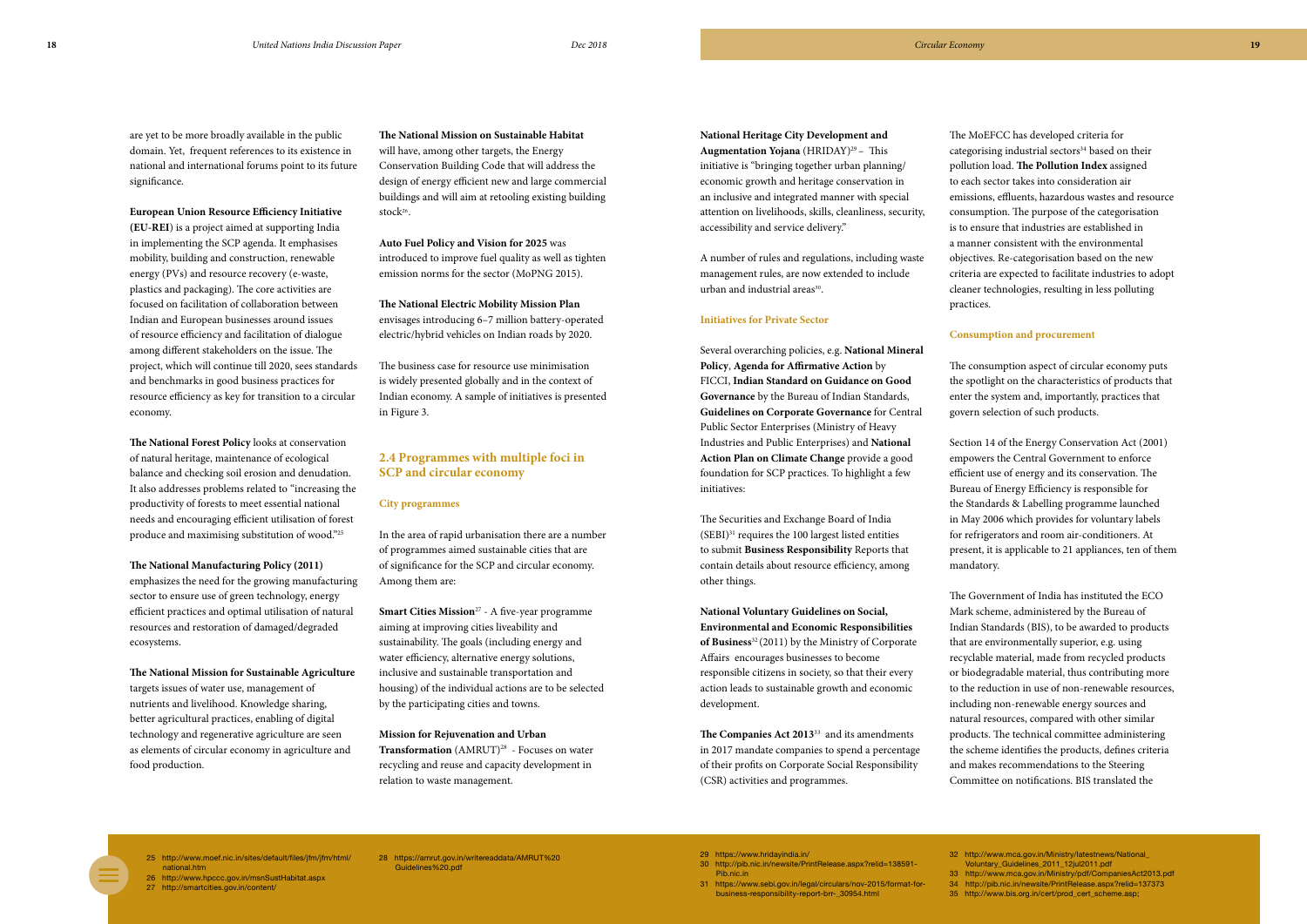According to NITI Aayog, "the Bureau of Indian Standards (BIS) has been … professional standard setting organisation with a wide range of standards for quality and performance of manufactured products. BIS standards can have an immediate impact on market acceptance of new resourceefficient (RE) products. BIS has also been working to adapt internationally accepted standards related to RE to the Indian context, but a more coordinated approach within RE is recommended for the future." As a result, BIS becomes a critical player in setting the standards and collecting data in the area of resource efficiency.

Programmes like 'Make in India' are also seen as critical to facilitate energy-efficient, water-efficient and pollution control technologies through, for example, the Technology Acquisition and Development Fund (TADF).

The catalyst for the evolution of Sustainable Public Procurement (SPP) in India was the UNEP-MoEFCC Roundtable on SPP in 2008. The 12th Five-Year Plan (2012-2017) identified 100 products to promote Green Public Procurement (GPP). In April 2018, the National Working Group on SPP was established under the leadership of the Ministries of Finance, Railways and Environment and Climate Change.

Globally, India is the  $3<sup>rd</sup>$  largest start-up hub, but only a few of the companies pay attention to clean tech – the area where research and development blends into critically needed products. GCIP identifies opportunities and challenges for start-ups to address issues related to resource efficiency.

Last, but not least, is attention to forming right attitude to sustainable consumption by private citizens. While many initiatives are on the way, more systematic efforts through formal and informal education would be necessary.

#### **Innovations**

**The Global Cleantech Innovation Programme**  (GCIP) India - Ministry of MSME-UNIDO-GEF36 GCIP contributes to nurturing clean technology start-ups, their entrepreneurial ecosystems and policy frameworks supporting such developments. The Programme addresses both economic competitiveness and environmental performance of the companies. It is based on competitions aimed at identifying most promising innovation teams working on indigenous solutions for material and energy efficiency, waste management, transportation and construction, and puts them through an accelerator programme. The programme connects the participants with potential investors, customers and partners as well as working with key local government agencies collaborating with SMEs.

The 'Make in India' programme was launched in 2014 to encourage investments in manufacturing products in India. In addition to the commitment of  $\bar{\tau}$  16.40 lakh crore foreign direct investments between 2014 and 2016, several states launched their own Make in India initiatives. Renewable energy is a priority area which supports water- and energy-efficient and pollution control technologies. The suggestions, limited by the scope of the analysis, are for development of proxy indicators for SDG12 (see Section 4 of the report). It also aims to identify potential project areas that might accelerate SCP and CE development in India.

# **Perspectives on the situation and suggested directions for development** 3.

This analysis is based, among other factors, on discussions with a number of specialists in the area of SCP in India and abroad. It demonstrates the presence of multiple policy and business initiatives that cover different stages of material and energy flow , some of them simultaneously. The SCP/CE initiatives were studied at the national, state and sectoral levels. They include some national campaigns, sustainable city initiatives and competitions highlighting innovative business cases. With the SCP and CE models gaining visibility*,*  the focus is on actions that could optimise and scale up ongoing processes.

criteria into Indian Standards, certifies the products and makes contracts with manufacturers, allowing them to use appropriate labels on their products $35$ .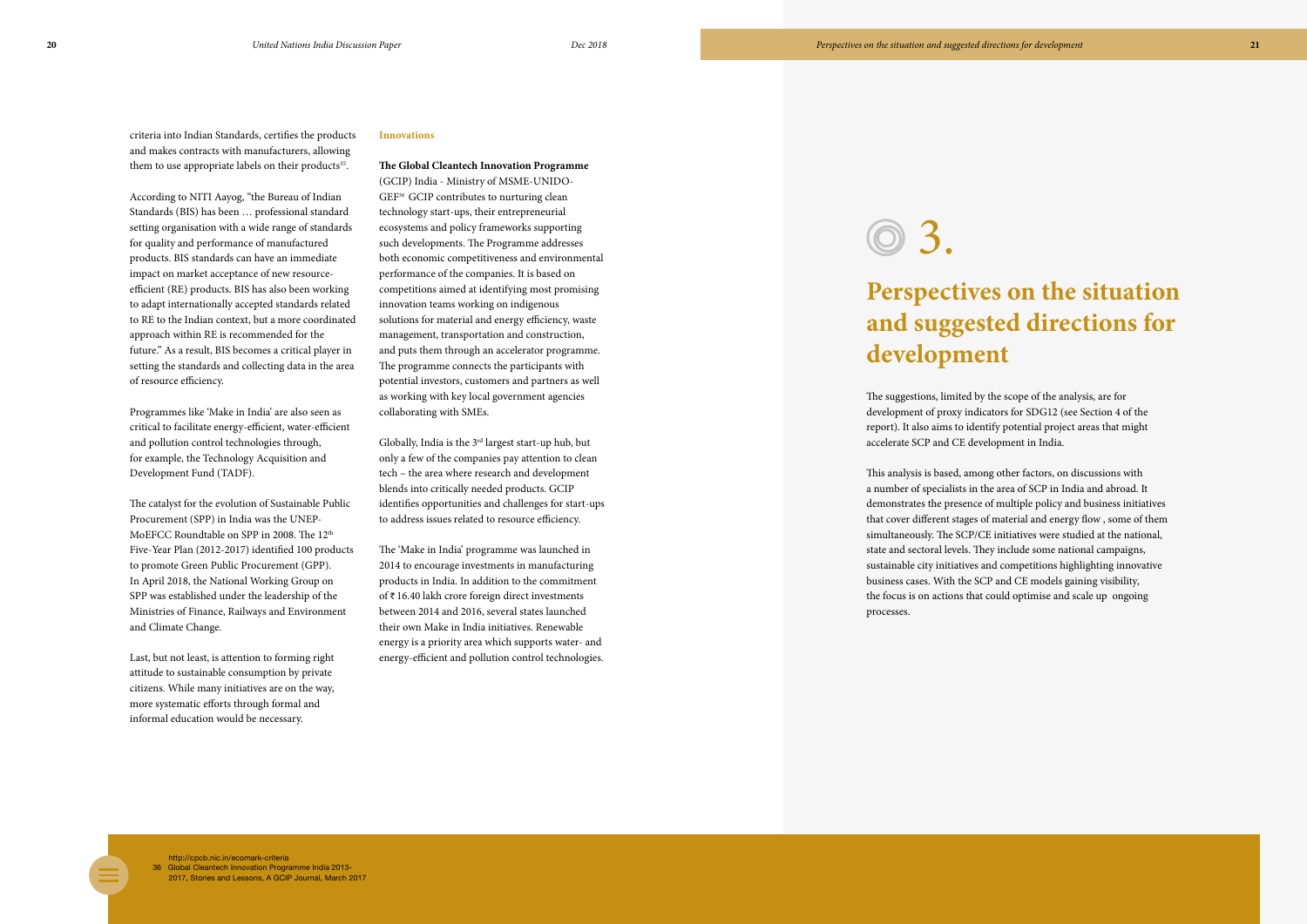#### <span id="page-11-0"></span>**Need for Coordination and Policy Implementation**

The SCP and CE models cover a range of actions, sectors and scales. It appears that coordination of these activities often remains with the line ministries, within sectors or geographic areas. At the national level, the aggregation of data and policy work are unfolding with the active participation of the NITI Aayog (another entity, the Indian Resource Panel, designed for analysis and advice on the subject, appears to be dormant) which, currently, is engaged in developing a nationwide SCP-related strategy. Yet, NITI Aayog does not have a mandate for coordinating *implementation* or complex processes of SCP and CE. As a result, there is a risk that CE actions might remain focused on a limited number of sectors and be restricted in duration, scope and scale. While the suggestion to support consultative process, led by NITI Aayog, to understand the potential of implementing the SDGs and CE has merit, it might be outside the scope of this paper, which focuses, rather, on the support of concerted actions towards coherent implementation of CE at the level of smaller geographic and administrative entities (cities or states where the degree of coordination is unfolding) or at the sectoral level.

#### **Need for a Broader and More Systematic Data Gathering and Analysis**

There is a lack of data on resource utilisation and expected changes in key sectors of development, and this gap is of significance in the implementation of CE. Data-informed decisions are present, to an extent, within select sectors, e.g. construction and demolition and cement. Yet, broader and more systematic data gathering and analysis, leading to establishment of a comprehensive baseline, are needed. Moreover, better researched projections of development in the form of potential long-term

scenarios will add a measure of realism to planning and implementation processes.

#### **Need for Skill Development**

Establishing an SCP and CE system of economy will only be possible if the country as a whole – its regions and its industrial sectors included – effectively addresses skills development for new and emerging jobs. Provision for changes in skills development, based on the changes in qualifications, will occur at all levels right up to higher management positions. Postponing action in this area, including ensuring alignment among industrial, resource, environmental and skills policies, will ultimately result in delay of CE implementation. Action regarding fiscal, market and public information policies are also crucial for guiding consumption (including by the public sector). Differential taxation and fees for different slabs of consumption, mandatory disclosures of products and processes which will attract incentives because of improved efficiency and facilitating better informed consumer choices, will then become possible.

#### **Need for Capability Assessment to Implement Circular Economy**

Facilitation of comprehensive assessments and development of capability to implement CE ambitions can be usefully combined with the pilot CE projects at the city/state/sectoral levels. It will become more successful if built on the foundation of successful national and international processes.

The suggested interventions cover three interconnected elements – *Assessment* (development of a knowledge platform), *Capabilities* (capacity and conditions for implementation) and *Accelerators* (processes that comprehensively apply CE principles). [*See Figure 4]*



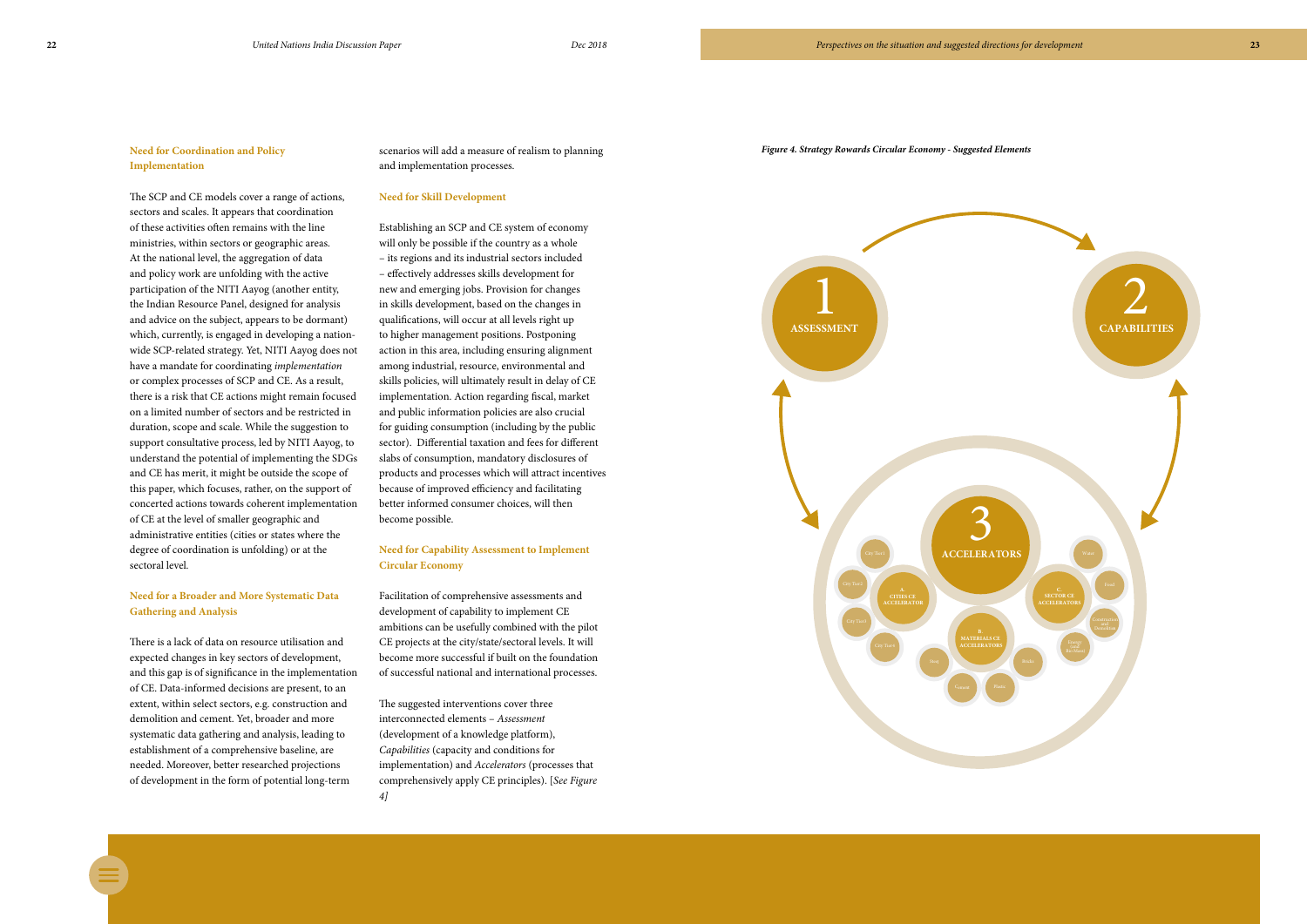| Immediate objective                            | Improve understanding of resource flows in India and<br>their socio-economic and environmental impact<br>Identify elements of the system for data collection and<br>analysis as<br>vpart of the knowledge platform for CE                                                                                                                    |
|------------------------------------------------|----------------------------------------------------------------------------------------------------------------------------------------------------------------------------------------------------------------------------------------------------------------------------------------------------------------------------------------------|
| Outputs                                        | Mapping resource flow and impact<br>Development of specific KPIs for assessing progress<br>towards circularity                                                                                                                                                                                                                               |
| Key activities                                 | Agree, in a collaborative manner engaging key<br>stakeholders, on the methodology and tools that allow<br>mapping of resource flow as well as ways of recording<br>them                                                                                                                                                                      |
|                                                | Establish protocols of data input, including quality<br>control                                                                                                                                                                                                                                                                              |
|                                                | Design KPIs for immediate use and for the future in<br>order to record the trends in resource use                                                                                                                                                                                                                                            |
|                                                | Recording data for the sectors/materials where initial<br>progress has been achieved, e.g. through consideration<br>of the focus areas of the EU-resource Efficiency<br>Initiatives (building & construction, waste, etc.), while<br>mapping areas with missing critical data                                                                |
|                                                | Identifying strategies for collecting required data,<br>including establishing new protocols for data collection.<br>The strategies for data collection would need to take<br>into account several approaches suited to CE at the level<br>of regions/cities (including urban and peri-urban areas),<br>materials and sectors of the economy |
|                                                | Explore, and agree on the initial strategies, for setting<br>up analytical/research platforms contributing to data<br>analysis. Such platforms might include input from<br>international experts                                                                                                                                             |
| Focal areas                                    | At the initial stage the data might be collected for focal<br>areas of suggested Accelerator activities                                                                                                                                                                                                                                      |
| Potential partnerzs<br>(including UN agencies) | NITI Aayog, MOSPI, UNEP, UNIDO, FAO                                                                                                                                                                                                                                                                                                          |

direct public-private development partnerships for CE



- understanding, skills, attitudes, for CE, together with elements for their development
- Developed CE training modules for different levels and functions of the government, e.g. procurement and contracting, policy making and planning
- Adopted an initial set of training materials and approaches for the specific responsibilities of the decision makers; also adopted a process for inputting the latest developments in the educational processes of the decision makers.
- Key activities **Consultations on the goals of CE and skills required** to achieve it in a number of regions/sectors corresponding to the selected Accelerators
	- Mapping of learning needs and reaching agreement on capacity development strategies
	- Formulating a capacity development strategy for the government in the area of CE
	- Setting up goal-oriented public-private partnership platforms at the national, state and/or sector levels for dematerialisation and circularity
	- Development of pilot materials and training future
	- Formulating capacity development plan/s for various categories of decision makers
	- consultations. They can be aligned with and built upon focal areas of Accelerators

Relevant training institutes for IAC personnel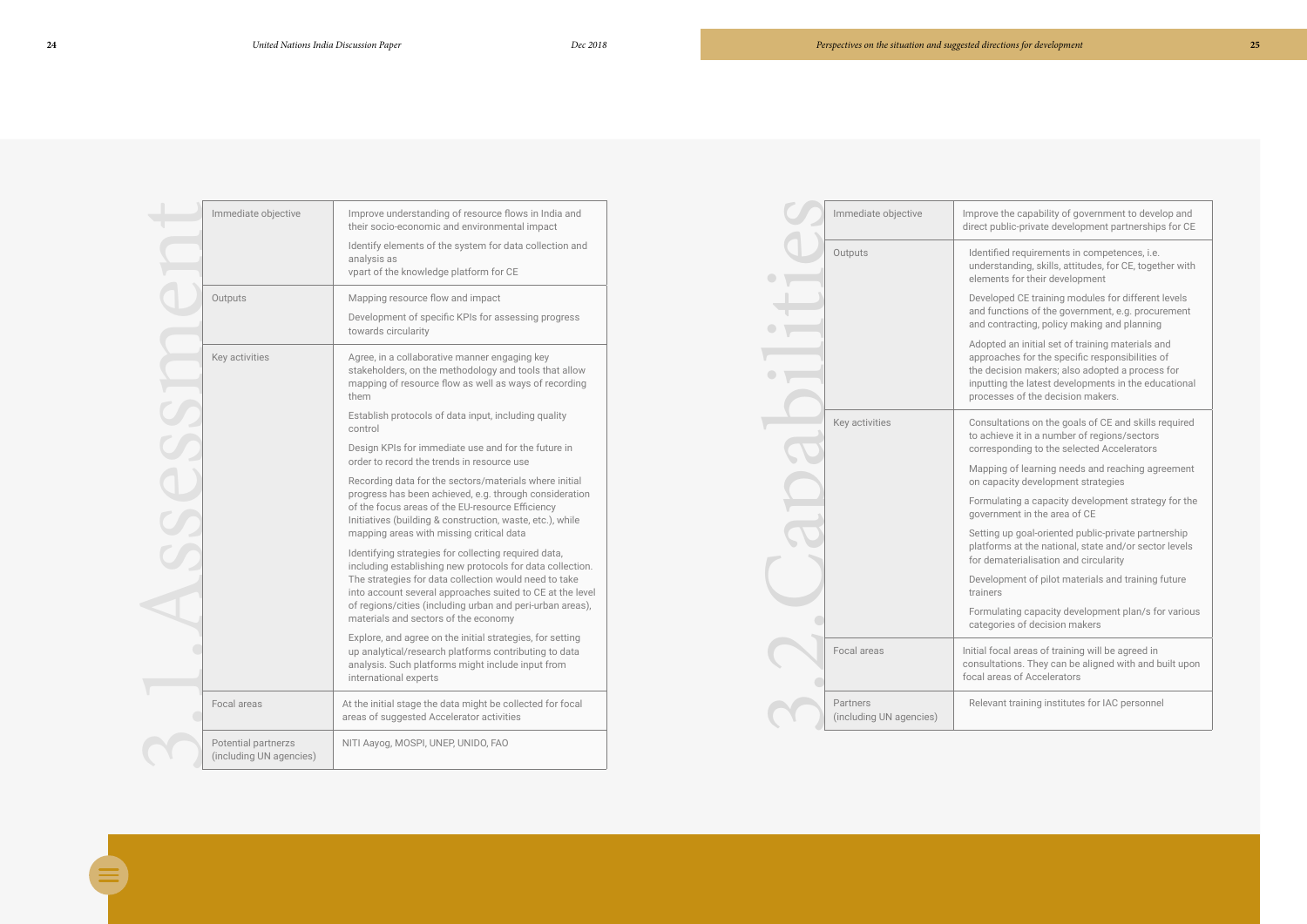| A. Cities Circular Economy Accelerator |                                                                                                                                                                                                                                                                                                                                                                                                                                                                    |  |
|----------------------------------------|--------------------------------------------------------------------------------------------------------------------------------------------------------------------------------------------------------------------------------------------------------------------------------------------------------------------------------------------------------------------------------------------------------------------------------------------------------------------|--|
| Immediate objective                    | City-targeted interventions to accelerate<br>dematerialisation and circularity                                                                                                                                                                                                                                                                                                                                                                                     |  |
|                                        | Designing and implementing the CE approach in the<br>three selected cities in India with attention to priorities<br>of the area as well as core activities, i.e. housing,<br>transportation, food, production, consumption. It would<br>be important to consider inclusion of peri-urban areas<br>of the cities in the associated activities.<br>(It would be important to consider inclusion of peri-<br>urban areas of the cities in the associated activities.) |  |
| Outputs                                | Establishment of a CE approach in the cities with all<br>associated learning and recommendations for the<br>broader uptake of EC in other regions                                                                                                                                                                                                                                                                                                                  |  |
| Key activities                         | Consultative process to identify three willing candidates,<br>representing different tires/types, for the process (to be<br>accompanied by initial data collection)                                                                                                                                                                                                                                                                                                |  |
|                                        | In-depth mapping of activities related to CE-relevant<br>policies and practices, resource and energy flows,<br>ongoing capacity development and skills gaps; notable<br>innovation initiatives; Identification of coordination<br>bodies and priorities for action as well as an evaluation<br>system                                                                                                                                                              |  |
|                                        | Identification of skills for the required development and<br>setting up processes for the development of these skills                                                                                                                                                                                                                                                                                                                                              |  |
|                                        | Establishing funding agreement for the road map<br>implementation                                                                                                                                                                                                                                                                                                                                                                                                  |  |
|                                        | Development of the CE road map that includes agreed<br>upon pilot projects                                                                                                                                                                                                                                                                                                                                                                                         |  |
|                                        | Piloting a number of agreed upon activities<br>accompanied by evaluation and agreed upon<br>adjustments                                                                                                                                                                                                                                                                                                                                                            |  |
| Focal areas                            | Focal cities are to be picked in a consultative way. It<br>would be useful if they represent Tier 1, 2 and 3 types as<br>per national classification                                                                                                                                                                                                                                                                                                               |  |

## Immediate objective **Develop and apply the CE approach** to materials critical for Indian society with the goal of increasing sustainable (efficient, effective and long-term) use of these materials and other associated resources Outputs **CE approach for the Road map for CE approach for the** selected materials and a (tested) ecosystem for implementation Key activities Mapping life cycle of each focal material selected for the Accelerator work, with associated aspects and impacts Identifying factors that facilitate or constrain circularity of the material/s (related to the stages in the supply chain of processes that use the target material/s) Development of programmes addressing bottlenecks Developing, with engagement of key stakeholders, a road map for materials circularity, including policy actions, capacity development and information sharing platforms, research and innovation initiatives. Agreement on funding mechanisms for and coordination of the activities Focal areas **Potential materials (to be selected** in the consultative process) - plastic, cement



Relevant line ministries, UNIDO, ILO, FAO, UNEP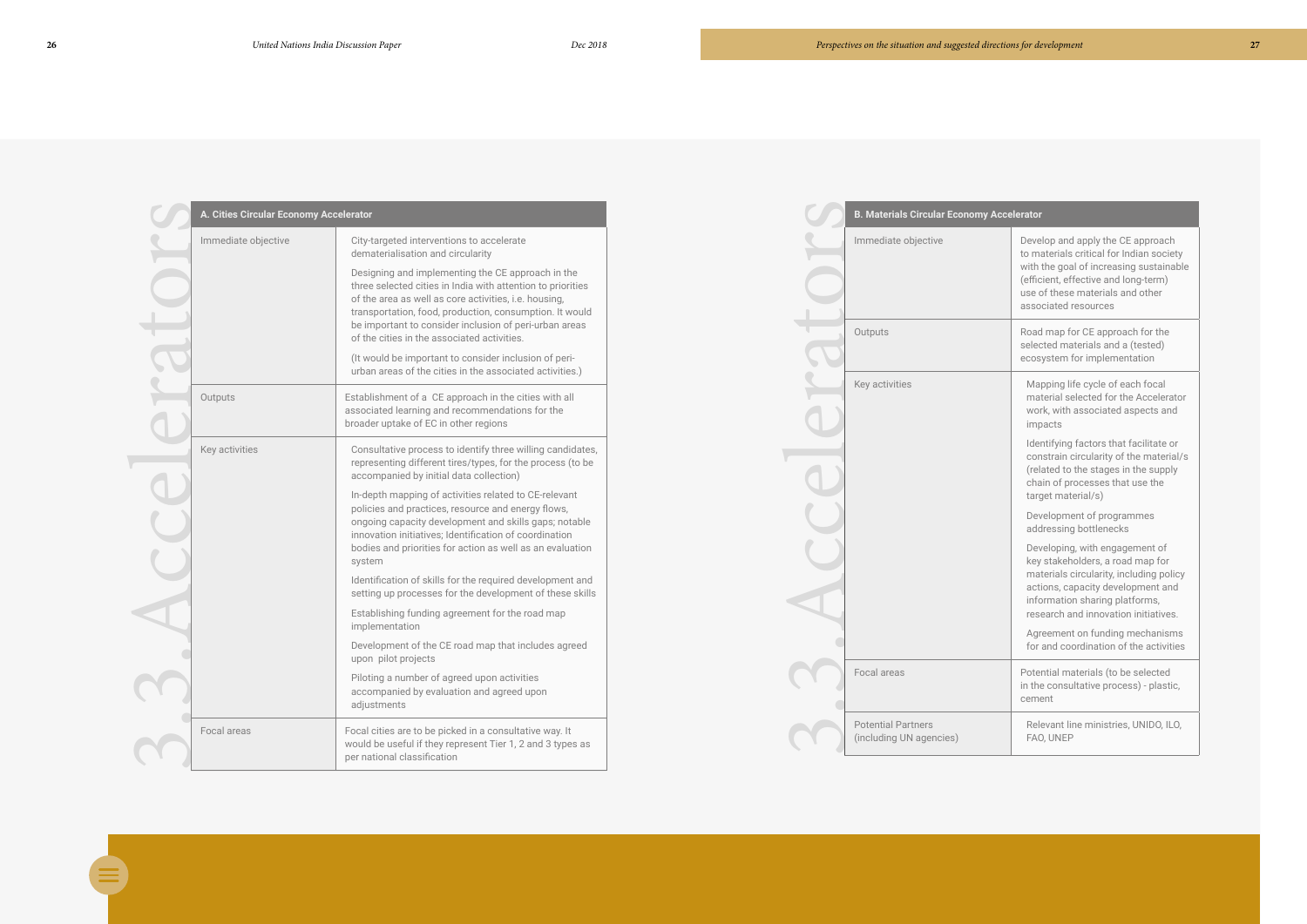| <b>C. Sector Circular Economy Accelerator</b>        |                                                                                                                                                                                                    |  |
|------------------------------------------------------|----------------------------------------------------------------------------------------------------------------------------------------------------------------------------------------------------|--|
| Immediate objective                                  | Sector-targeted interventions to accelerate<br>dematerialisation and circularity                                                                                                                   |  |
| Outputs                                              | Road map of CE for selected sectors with<br>agreed upon ecosystems for implementation                                                                                                              |  |
| Key activities                                       | For each of the sectors (chosen in a<br>consultative manner) - mapping of material<br>and energy flow together with existing CE<br>practices as well as and challenges for CE<br>implementation    |  |
|                                                      | Identification of promising CE activities,<br>barriers for their implementation and<br>strategies to overcome these barriers                                                                       |  |
|                                                      | Development of road maps with agreed<br>upon targets, action plans (including pilot<br>activities), monitoring systems and capacity<br>development activities                                      |  |
|                                                      | Agreement on the funding mechanisms for<br>implementing the road map                                                                                                                               |  |
|                                                      | Implementing pilot projects                                                                                                                                                                        |  |
|                                                      | Establishing collaboration with national<br>capacity development and assessment<br>programmes while piloting fitting information<br>exchange processes                                             |  |
|                                                      | Piloting sector-specific (and non-sectoral) CE<br>knowledge platforms                                                                                                                              |  |
| Focal areas                                          | A few sectors of significance for India -<br>agriculture and land use, energy, construction.<br>These sectors have been the target of several<br>CE projects which, makes them promising<br>pilots |  |
| <b>Potential Partners</b><br>(including UN agencies) | Relevant line ministries, relevant industry<br>associations, UNIDO, UNEP, ILO                                                                                                                      |  |

# **SDG 12 Suggested Proxy Indicators**

#### **Introduction**

It is widely acknowledged that data availability and reliability present serious challenges to planning and monitoring of activities related to many areas, including development related to SCP and CE aspirations. For example, there are no systematic activities to analyse the waste generation patterns of different geographic regions of India, and because of this there is a tendency to rely on data gathered by institutions like the Central Pollution Control Board (CPCB), New Delhi, National Engineering and Environmental Research Institute (NEERI), Nagpur, Central Institute of Plastics Engineering and Technology (CIPET), Chennai and Federation of Indian Chambers of Commerce and Industry (FICCI, 2009), New Delhi<sup>37</sup>, rather than on ongoing data gathering. Such studies may or may not be commissioned frequently and at the scale that enables ambitious and data-driven planning. Also, some data related to resource flow may not be acceptable as it comes from sources other than those endorsed by the government.

While it is difficult, at this stage, to comprehensively assess the impact of various measures in the SCP area, especially relating to resource limitations and carrying capacity, it is possible to monitor development of positive trends using data that is already available at the level of cities, states or nationally for some (sub)sectors. In such cases, the endeavour is to make such data accessible and usable to construct SDG indicators or indicators supporting India's transition towards CE. In some cases, usability of data would require changes in existing procedures of data collection and recording, e.g. though modification of database fields and reporting forms, or provision of

4.



| C. Sector Circu        |
|------------------------|
| Immediate obj          |
| Outputs                |
| Key activities         |
|                        |
|                        |
|                        |
|                        |
|                        |
|                        |
|                        |
| Focal areas            |
|                        |
| <b>Potential Partr</b> |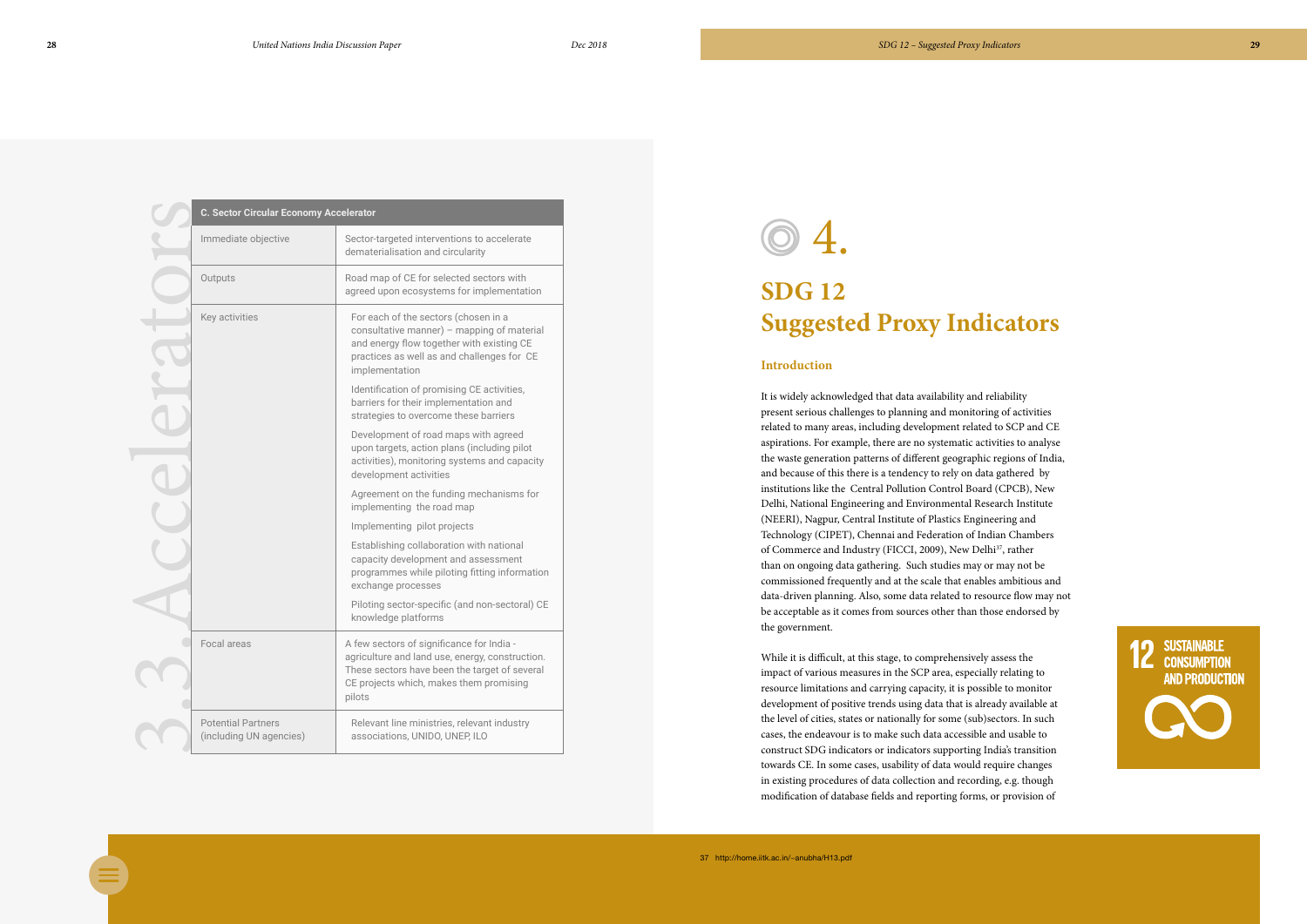<span id="page-15-0"></span>additional questions in already scheduled/planned questionnaires.

Indicators considered in this report point at data that is, in the understanding of the analyst, either available or obtainable with a reasonable degree of effort, and thus, will not overstretch resources at the initial stages of using the indicators. (Needless to say, additional indicators will have to be developed as the data collection system matures). It is believed, that the suggested indicators are significant enough to trace critical processes as they reflect development of the institutional framework (processes) and the results of ongoing and planned SCP and CE efforts (outcomes). The indicators are rooted in ongoing practices and are based on national developmental aspirations.

Suggestions for proxy indicators are presented in the following format: each section starts with a listing of the targets and indicators agreed upon under SDG 12 by the Government of India, followed by considerations of the factors significant for the design of the indicators. Such considerations refer to the areas already reflected under the chosen indicators or those that might be considered. Some suggestions relate to ways to further refine currently chosen indicators. Tables that follow sections identifying complementary elements list suggested indicators, point at the relevant critical ongoing processes on SCP and CE and indicate entities that are responsible for these processes (and could facilitate access to data). Suggested indicators fall into two broad categories – those that indicate presence of a critical policy, processes, allocated responsibility, established entity (to be qualified through 'yes/no' questions and potential qualitative elaboration), and those that require quantitative data.

Further engagement on development of the SDG 12 indicators might be done on the basis of the received suggestions that will indicate preferences, clarify data collection possibilities and further data With respect to the integration of the SCP into planning proces **at different levels:**

Integration of SCP principles into a number of sectoral policies as well as development policies, e.g. poverty reduction, educa

availability. It will allow more careful definition of the indicators as well as required methods and frequency of data collection.

**Target 12.1: Implement the 10-Year Framework of Programmes on Sustainable Consumption and Production Patter ns, all countries taking action, with developed countries taking the lead, taking into account the development and capabilities of developing countries**

*Selected38 indicator - 12.1.1: Formulation of national SCP framework and integration of SCP with national/State planning processes*

#### **Identifying complementary elements**

The indicator addressed creation of institutional conditions that would align and enable actions of different stakeholders at the national, state and sectoral levels. As such, indicators can fulfil a double role – trace development of the institutional system for formulation, coordination and implementation of the SCP actions (critical at the initial stages of development) and monitor and assess efforts across the core areas of SCP identified on the basis of the priority areas of the 10YFP or in relation to national priorities.

To suggest complementary indicators — area (a) – the aspects that need to be taken into account relate to the existence of:

- 1. Policy instruments at the national level, including visions, SCP policies, etc.
- 2. Policies that encourage capacity development for local and national authorities as well as for difference sectors
- 3. Policies and frameworks that incorporate SCP principles in formal and non-formal educational programmes
- 4. Financial instruments for allocation of resources

#### **Target 12.1 - Suggested Indicators**

Existence of the National Actions Plan/Framework on SCP

Inclusion of SCP in State development plans

Existence of concept/vision papers focused on SCP-relevant topics

Establishment of intergovernmental mechanism for SCP coordination (e.g. relating to resource efficiency

Establishment of financial mechanisms, allocation of resource for SCP (through themes of resource efficiency, etc.)<sup>39</sup>

|           | <b>Critical processes</b><br>already in place                                                                                                    | <b>Potential data</b><br>holders/source      |
|-----------|--------------------------------------------------------------------------------------------------------------------------------------------------|----------------------------------------------|
| ses       | The MoEFCC is working on a<br>National Framework on SCP.                                                                                         | MoF (in relation<br>to funds<br>allocation)  |
|           | NITI Aayog has produced<br>a paper on topics such as<br>resource efficiency and SCP.                                                             | MoEFCC (in<br>relation to the<br>elements of |
| έ<br>tion | The 10YFP Focal Point has<br>been chosen and a number of<br>related activities and projects<br>are either in progress or have<br>been completed. | the institutional<br>framework)              |
| .<br>S    |                                                                                                                                                  |                                              |
|           |                                                                                                                                                  |                                              |
|           |                                                                                                                                                  |                                              |
|           |                                                                                                                                                  |                                              |
|           |                                                                                                                                                  |                                              |
|           |                                                                                                                                                  |                                              |
| n,        |                                                                                                                                                  |                                              |
| S         |                                                                                                                                                  |                                              |
|           |                                                                                                                                                  |                                              |

**With respect to the actions and leadership in the 10YFP and SCP:**

Voluntary reporting on SDG12 to the UN

Nomination of focal points for the 10YFP

Participation in the SWITCH-Asia pwrogramme

Number of capacity development programmes on SCP conducted for/with the countries in the region

Number of programmes under the priority areas of the 10YFP, i.e. Sustainable public procurement, Consumer information, Sustainable food systems, Sustainable lifestyles and educatio Sustainable buildings and construction, Sustainable tourism

Resources/fund allocation to the defined priority areas/sector

Commitment to implementation of the 10YFP – area (b) – might focus attention on the six priority areas of 10YFP. These are: [Sustainable](http://www.unep.org/10yfp/programmes/sustainable-public-procurement)  [public procurement,](http://www.unep.org/10yfp/programmes/sustainable-public-procurement) [Consumer information](http://www.unep.org/10yfp/programmes/consumer-information), [Sustainable food systems,](http://www.unep.org/10yfp/programmes/sustainable-food-systems-programme) [Sustainable lifestyles and](http://www.unep.org/10yfp/programmes/sustainable-lifestyles-and-education-programme)  [education](http://www.unep.org/10yfp/programmes/sustainable-lifestyles-and-education-programme), [Sustainable buildings and construction](http://www.unep.org/10yfp/programmes/sustainable-buildings-and-construction-programme)  and [Sustainable tourism](http://www.unep.org/10yfp/programmes/sustainable-tourism-programme). Specific attention might be warranted for some of these areas relevant for India regarding, among other issues, relative investment in each of them. At mentioned earlier,

the indicators can also be a marker of attention to development (by indicating relative investment/ budget) of other priority areas that do not necessary fall under 10YFP but are priorities for India, e.g. plastics, construction, etc.

Collaborative actions and partnerships within the country and internationally might be indicative of India's leading role in the SCP and 10YFP areas as well as of developing its own capacities.

39 In addition to financial mechanisms, guidelines and rule for SCP and CE such as those established for waste management (2016), directed at priority sectors and cities are required.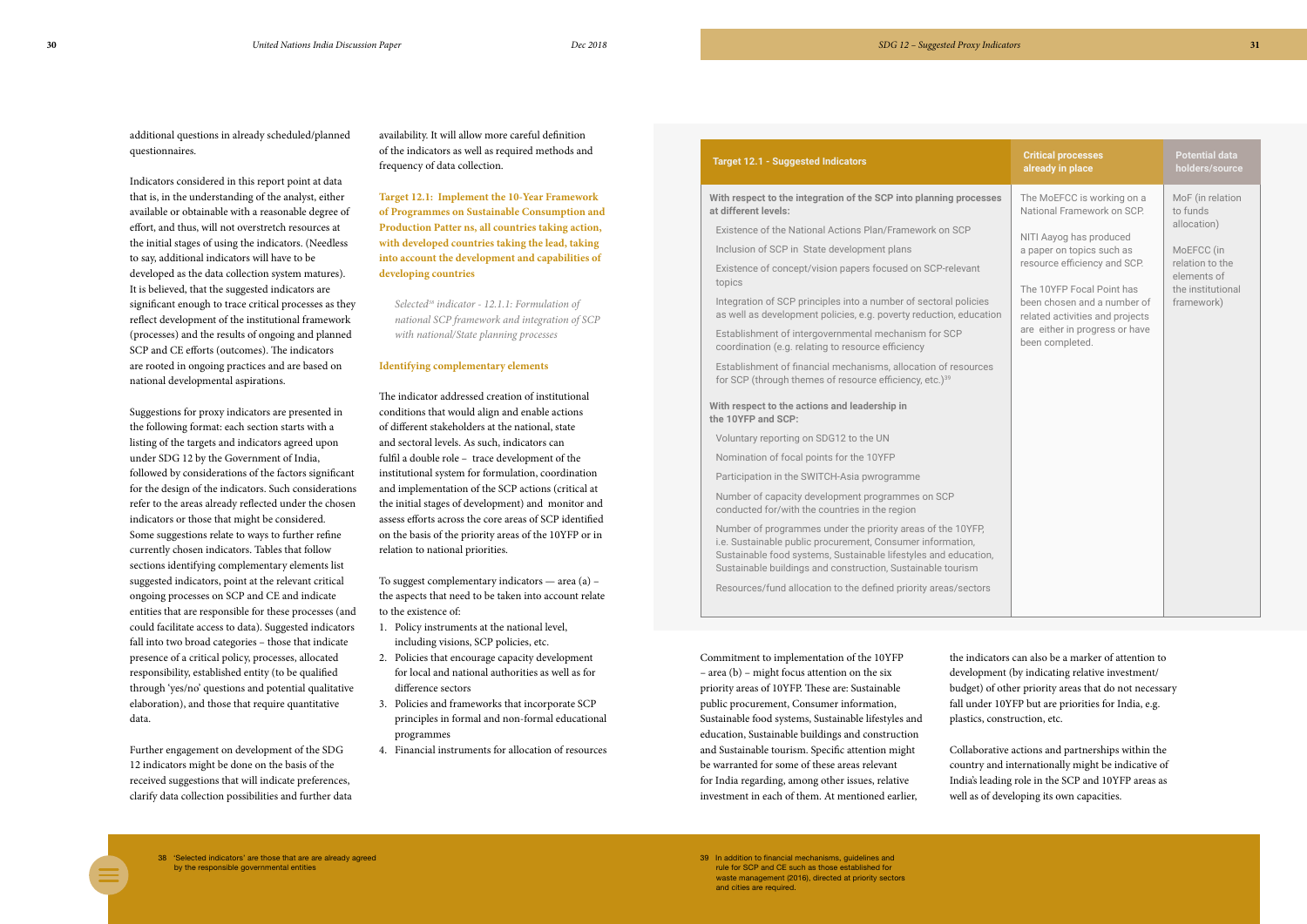<span id="page-16-0"></span>**Target 12.2: By 2030, achieve the sustainable management and efficient use of natural resources**

*Selected indicator - 12.2.1: Percentage variation in per capita use of natural resources*

#### **Identifying complementary elements**

The target addresses several components including (a) minimization of resource use and (b) resource efficiency. The first relates to the aspects of overall consumption and, thus, to the issue of resource depletion, resulting in environmental impact and economic implications (questions of growing resource prices, access, livelihood). Considerations of resource efficiency address the core question of absolute and relative decoupling of resource consumption and economic growth and environmental impacts.

As a result, the indicators, ideally, would need to consider:

- A. Absolute and relative (i.e. per capita) value of material use/material, water and energy footprint at the level of the country/individual states
- B. Efficiency in relation to water/energy/material use/productivity
- C. Consumption and production sides of market and non-market activities
- D. Absolute and relative values of resource use in individual sectors

Accounting for absolute and relative use of key resources is hampered by scarce data on their flow throughout and within the country, which makes construct of many useful indicators, as well as a coherent system of indicators relating use to availability, etc. of all resources, impossible at this stage. *What would be useful and realistic is to focus on the indicators that trace development of institutional conditions for resource efficiency as well as performance indicators in the sectors where data exists*, e.g. *construction materials.* What would also be possible and useful is to *monitor the state of use of non-renewable resources*.

> Presence of SCP/production efficiency/waste goals in policy documents that regulate activities along the supply chain of food/s, including post-production storage<sup>41</sup> (related to 12.1)

#### **Target 12.2 - Suggested indicators Critical processes already in place Potential data holders/source Monitoring of institutional development:** National programmes dedicated to support of energy-efficient, water-efficient and pollution control technologies (volume of financing and coverage) State programmes dedicated to support of energyefficient, water-efficient and pollution control technologies (volume of financing and coverage) **For selected sectors:** Consumption of different building materials in different public construction projects<sup>40</sup> **On the topic of resource depletion/restoration:** Ecological footprint of India Regulations attributed to the protection of scarce nonrenewable resources (river sand) India has already demonstrated its commitment to resource efficiency by bringing in multiple regulations and programmes related to various aspects of circular economy, including standard setting for products (see section 2.3 of the report). MoEFCC Ministry of Mines BIS (in the area of product standard setting) Manufacturers' Associations in India

## **Target 12.3 - Suggested indicators**

Existence of the food waste strategy/policy

Top soil destroyed due to construction activities

| <b>Critical processes</b><br>already in place                                                                                   | <b>Potential data</b><br>holders/source                                                                       |
|---------------------------------------------------------------------------------------------------------------------------------|---------------------------------------------------------------------------------------------------------------|
| There is a lot of critical<br>development going on<br>to increase agricultural<br>productivity, optimise supply<br>chains, etc. | MoEFCC<br>Ministry of<br>Agriculture and<br>Farmers' Welfare<br>Indian Council<br>of Agricultural<br>Research |

Agricultural land conversion for buildings and infrastructure development

### **Target 12.3: By 2030, halve per capita global food waste at the retail and consumer levels and reduce food losses along production and supply chains, including post-harvest losses**

#### *Selected indicators*

*12.3.1: Per capita food availability 12.3.2: Post-harvest storage and distribution losses of Central/States pool stocks of wheat and rice*

#### **Identifying complementary elements**

The indicators 12.3.1 and 12.3.2. provide two points critical for assessment of the effectiveness and efficiency of food production and supply – final product availability, and losses at the stages of storage and distribution. While both are critical,

additional consideration can be given to the stages of food processing and, by doing so, linking food losses with other wasteful activities of the processing enterprises. Such indicators can be considered in relation to the priority sectors already identified by the government – wheat and rice. Other considerations can relate to institutional arrangements – elements of specific policy framework relevant for minimisation of food losses and improving access to food. The indicators can highlight how mainstream policies that regulate food production, processing and distribution incorporate SCP principles.

Expanding the scope of the goal, the indicators can be used to monitor to what extent food losses occur due to the loss of agricultural lands to other activities.

40 Mechanisms that call for mandatory disclosures of material, water and energy footprints of all projects beyond a defined size in production and projected in-use stages of life. These disclosures would add to 41 Creation of post-production storage infrastructure is critical, some of it requires electricity such as in cold-storages and some of it could be through on-site processing - all of this requires energy at the last mile. While this could be linked

data and would, if connected with financial incentives and procurement guidelines, nudge development towards SCP

to Goal 8 and Goal 2, waste minimization in this sector would benefit hugely from post production processing facilities at the village level with decentralized energy, thus resulting in multiple benefits.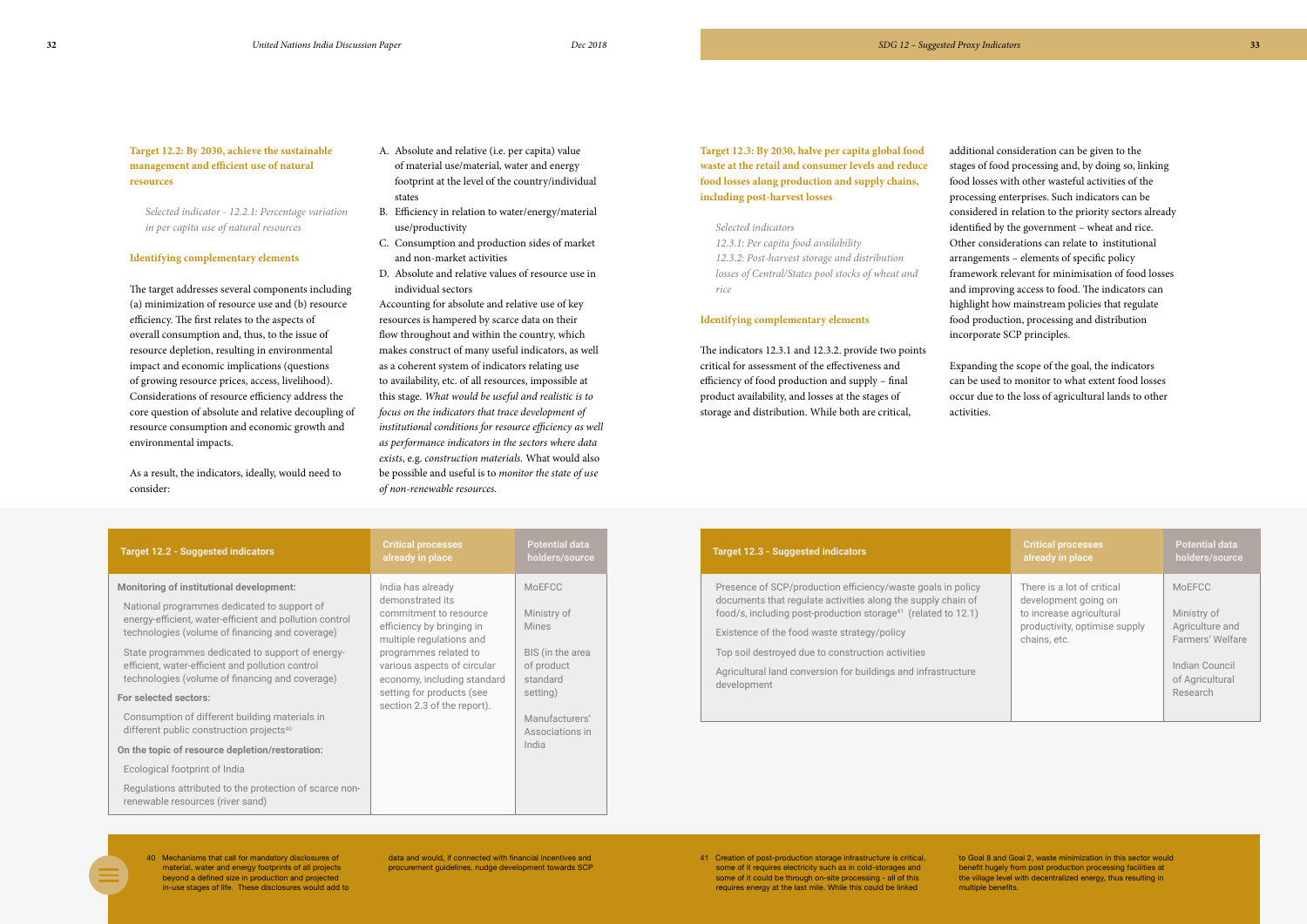<span id="page-17-0"></span>**Target 12.4: By 2020, achieve the environmentally sound management of chemicals and all wastes throughout their lifecycle, in accordance with agreed upon international frameworks, and significantly reduce their release into the air, water and soil in order to minimise their adverse impacts** 

#### *Selected indicators*

*12.4.1: Developing national secondary resource policy framework 12.4.2: Development of national policy for environmentally sound management of hazardous chemical and waste 12.4.3: Implemention of National Action Plan for fulfilling obligations of various ratified Multilateral Environmental Agreements (MEA) ratified*

#### **Identifying complementary elements**

The indicator 12.4.3 points to adherence with multilateral environmental agreements governing chemicals and waste management. India was active in the development and implementation of a number of them.

Indicator 12.4.2 reflects some of the processes at the level of policy development. Progress of policy development towards some substances, such as POPs, can be individually reflected in the indicator system.

- Management of chemicals seems greater than management of chemical wastes
- $\bullet$  Lifecycle principle is the principle consideration
- **Consideration of management of routine** operations as well as force majeure cases, i.e. disaster management
- $\bullet$  Importance of international commitments of the country in the area of chemicals management

#### **Target 12.4 - Suggested indicators**

Volume of generated waste in the key sectors construction and demolition, scrap metals

With respect to national practices, government already has put in place measures that regulate and guide different stakeholders. To consolidate governance of chemicals at the national level, suggestions include consolidation of regulatory Acts into an Integrated Chemical Legislation in line with REARC<sup>42</sup>, capacity development of different stakeholders, establishing a specialty chemicals

Number and capacity of waste managemer 'parks'

Number of companies awarded Responsible Certification

Effective processes of import/export licensi under the Rotterdam Convention

Existence of Integrated Chemicals Legislation procedures for its implementation

Establishment of a specialty chemicals for

Regional/national plans for disaster prepare (hazardous chemicals related)

forum, development of stringent consumption standards across various end-use markets and encouraging the private sector to voluntarily seek 'Responsible Care Certification' (Ministry of Chemicals and Fertilizers)43.

The target also includes creation of a policy framework (also related to the target 12.1) supporting sustainable use of wastes, chemicals and strategies minimising their adverse impact on the environment.

Some other considerations for developing additional (proxy) indicators:

#### **In the area of waste management:**

Capacity of existing treatment facilities

#### **In the area of chemicals management:**

|               | <b>Critical processes</b><br>already in place           | <b>Potential data</b><br>holders/source                                    |
|---------------|---------------------------------------------------------|----------------------------------------------------------------------------|
| ors, e.g.     | Ongoing efforts<br>are presented in<br>sections 2.2 and | Ministry of Chemicals<br>and Fertilizers                                   |
| ۱t            | 2.1.                                                    | Ministry records,<br>relevant policies and<br>procedural guidelines        |
|               |                                                         | Organisations with<br>methodology for                                      |
| e Care<br>ing |                                                         | estimation of C&D<br>waste validated by<br>IFEU.                           |
| on and        |                                                         | The Hazardous<br>Substances<br><b>Management Division</b>                  |
| ım            |                                                         | (HSMD) under MoEFCC                                                        |
|               |                                                         | National Hazardous<br>Waste Information<br>System (NHWIS)                  |
| edness        |                                                         | <b>Chemical Accident</b><br><b>Information Reporting</b><br>System (CAIRS) |

Number of industries/number of customer standards focused on chemicals safety

Number of chemical accidents (scale to be determined)

 Chemicals is a European Union regulation dating from 18 December 2006

42 Registration, Evaluation, Authorisation and Restriction of 43 Indian chemical industry – XIIth Five-Year plan (http:// chemicals.nic.in/sites/default/files/XIIth%20Five%20 Year%20Plan-Yr%202011\_0.pdf)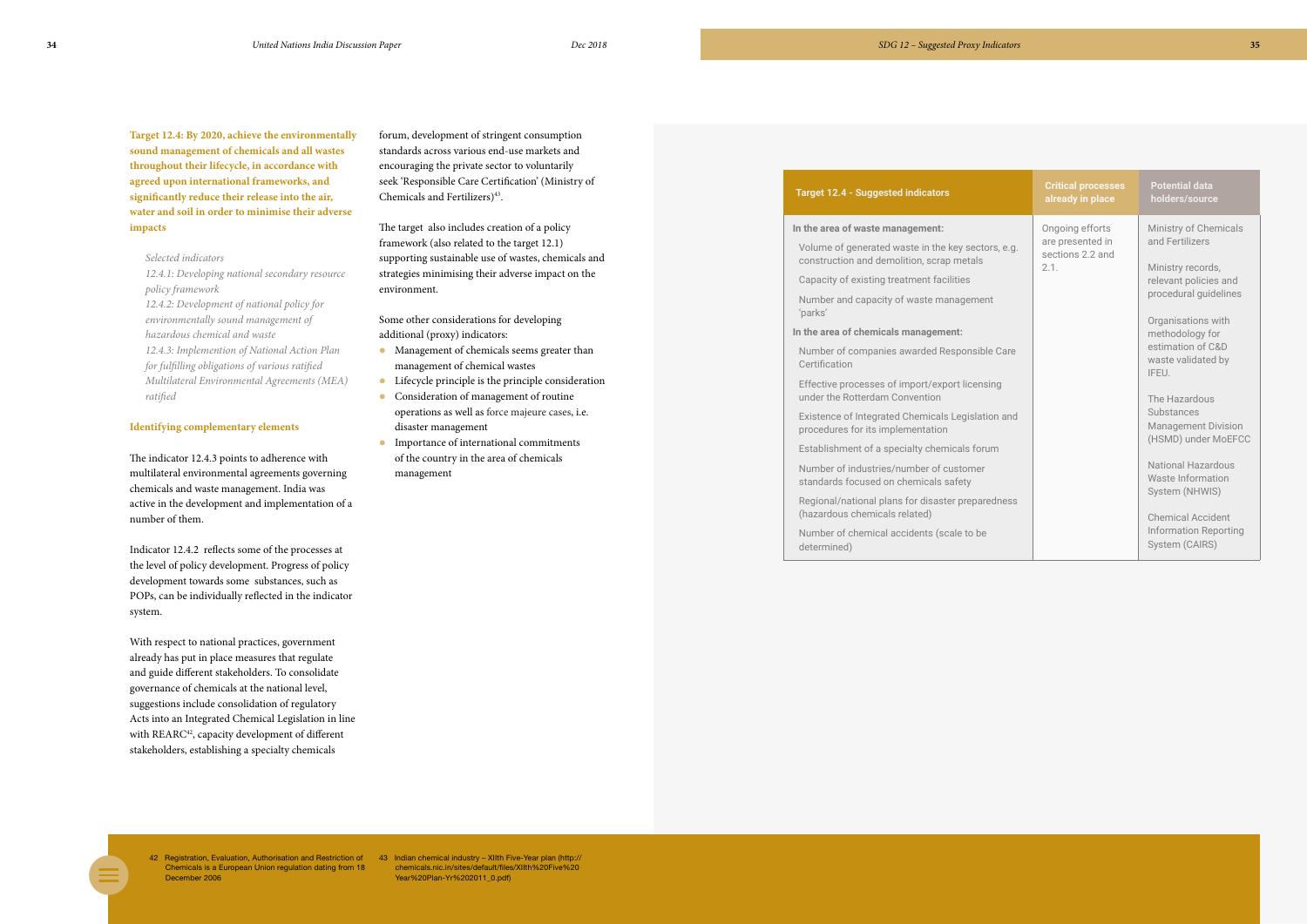#### **Target 12.5 - Suggested indicators**

#### **In the area of capacity development:**

Existence of capacity building and awareness initiatives targeting specific consumers, notably bulk consumers

#### **In the area of recycling:**

Reference to the existence EPR-related legislation and processe

Adoption of EPR law/s addressing plastic

Adoption of EPR law/s addressing e-waste

Specific guidelines on EPR Authorisation and Target calculations

Development of sector/specific guidelines for use of secondary raw materials

Establishing governing standards for recyclers, EPROs, all stakeholders including intermediaries (storage, transportation, informal sector aggregators, bulk consumers)

Number of EPR Organisations

Number of authorised producers under EPR law/volume of products declared by authorised producers under EPR law

Other aspects of recycling not necessarily related to EPR -

Establishing a digital system for tracking waste

Number of authorised recyclers for plastic/e-waste/etc.

#### **In the area of livelihood associated with recycling sector:**

Policies and initiatives related to the improvement of working conditions in the recycling sector (social/livelihood aspect)

Degree of formalisation in the non-formal waste management sector

|          | <b>Critical</b><br><b>processes</b><br>already in place                              | <b>Potential data</b><br>holders/source                                                                                                                                                                                                                                                                                       |
|----------|--------------------------------------------------------------------------------------|-------------------------------------------------------------------------------------------------------------------------------------------------------------------------------------------------------------------------------------------------------------------------------------------------------------------------------|
| ηg<br>S: | Recycling rules<br>and laws are<br>described in<br>section 2.2.<br>While nation-wide | $IPCB$ – particularly in the area<br>of licencing and authorisation,<br>instructions for good<br>practices along the supply<br>chain<br>BIS - information of                                                                                                                                                                  |
|          | data on recycling<br>is not available,<br>it is accessible<br>at the level of        | standards/guidelines for use<br>of secondary materials                                                                                                                                                                                                                                                                        |
| ns       | municipalities <sup>45</sup><br>. This data is<br>collected under                    | Additional surveys. For<br>example,                                                                                                                                                                                                                                                                                           |
|          | some initiatives,<br>e.g. Swachh<br>Sarvekshan.                                      | Swachh Sarvekshan,<br>commissioned by Ministry<br>of Urban Development and<br>carried out by Quality Council<br>of India, is an extensive survey<br>across hundreds of cities (500<br>in 2017) <sup>46</sup> to monitor Swachh<br>Bharat Abhiyan. Among the<br>six parameters, three can be<br>used as indicators for 12.5.2: |
|          |                                                                                      | Municipal solid waste,<br>sweeping, collection and<br>transportation                                                                                                                                                                                                                                                          |
|          |                                                                                      | Municipal solid waste,<br>processing and disposal of<br>solid waste                                                                                                                                                                                                                                                           |
|          |                                                                                      | Information, education<br>and communication, and<br>behavioural change                                                                                                                                                                                                                                                        |
|          |                                                                                      |                                                                                                                                                                                                                                                                                                                               |

**In the area of promoting use of secondary materials:**

Number of initiatives promoting resource efficiency<sup>44</sup>

**In the area of municipal recycling:**

Recycling rate in municipalities

Attitude change to waste recycling

46 [http://swachhbharaturban.gov.in/writereaddata/Statewise\\_](http://swachhbharaturban.gov.in/writereaddata/Statewise_status_of_implementation.pdf) status of implementation.pdf

#### <span id="page-18-0"></span>**Target 12.5: By 2030, substantially reduce waste generation through prevention, reduction, recycling and reuse**

#### *Selected indicators*

*12.5.1: Number of waste recycling plants installed 12.5.2: Number of municipal corporations using waste segregation techniques 12.5.3: Number of municipal corporations banning use of plastic*

#### **Identifying complementary elements**

Goal 12.5 is based on considerations of hierarchy of waste management, acknowledging a need to minimise consumption of particularly nonrenewable primary materials. To a large extent, this is the Goal that reflects the current focus of India with regard to Circular Economy (CE) (see section 2 of the report). The Goal gives an important role to municipal corporations.

If CE ambitions are to be addressed, the role of other stakeholders has to be looked at critically. While municipal corporations are primary to collecting and segregating materials, their current engagement in these actions is relatively under-fulfilled. It might be useful to consider other partners along the supply chain of materials processing to obtain complementary data to meet the designated goals.

Second, in the light of recent and upcoming development related to EPR legislation – two EPR laws addressing e-waste and plastic were adopted (and an EPR law on the end-of-life vehicles is under consideration) – there might be a possibility of expanding the range of materials targeted by the indicators.

Third, at the moment, the indicators focus predominantly on recycling and, to some extent, reuse. It might be useful to strengthen the preventive aspect. This would be eventually addressed through the focus on EPR and ban on additional materials as is already being suggested with respect to plastic. Livelihood aspects associated largely with the informal recycling sector are other significant areas of focus.

> 44 Including mechanisms to make it more expensive to use virgin resources if alternative recovered resource of comparable quality exist, e. g. access (physical and financial) to recovered mineral and metals (construction, electronics, manufacturing), nutrients

municipal processes), etc.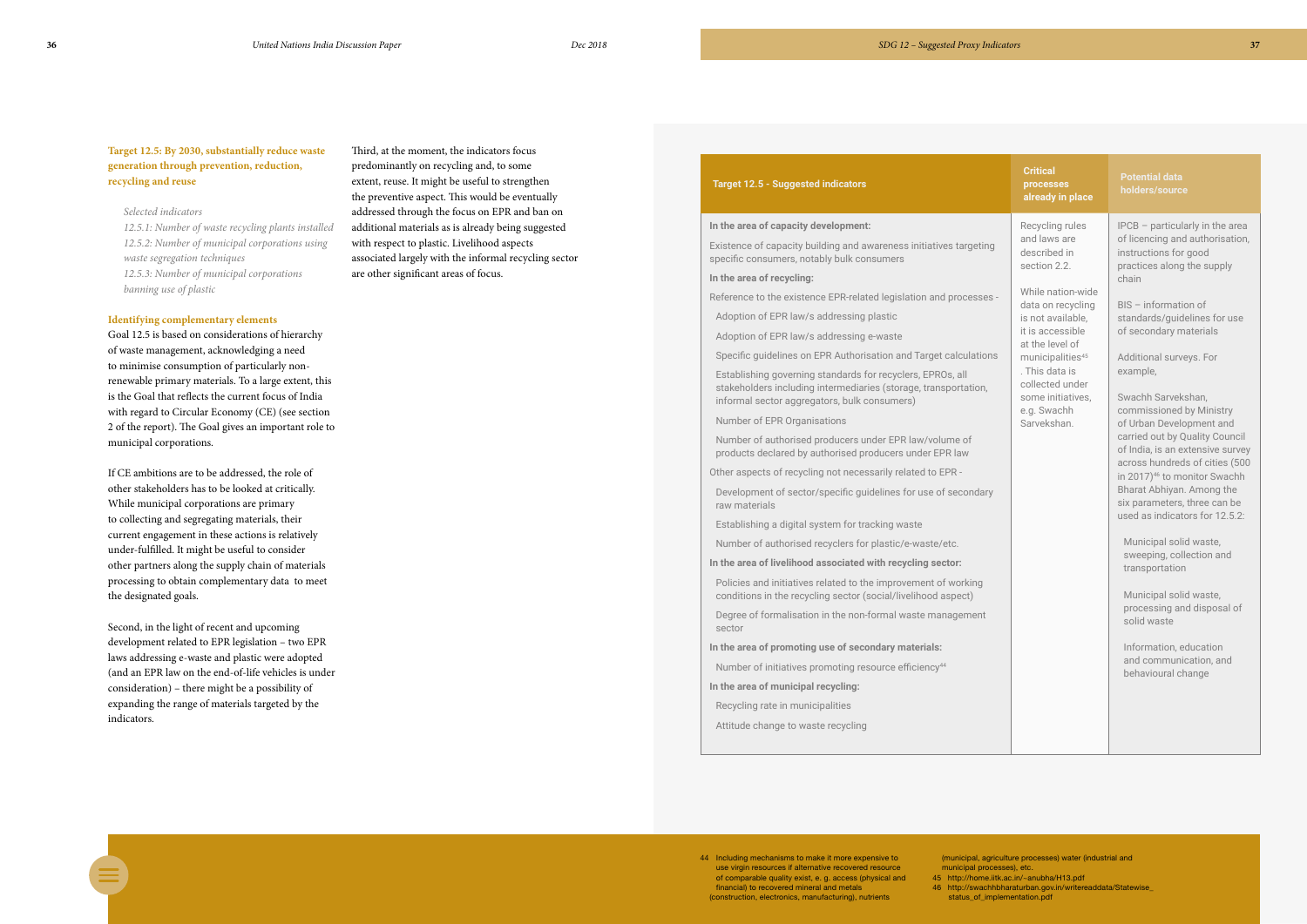| <b>Target 12.6 - Suggested indicators</b>                                                                                                                                                          | <b>Critical processes</b><br>already in place                                                                                                                                                                                     | <b>Potential data</b><br>holders/source                                                                         |
|----------------------------------------------------------------------------------------------------------------------------------------------------------------------------------------------------|-----------------------------------------------------------------------------------------------------------------------------------------------------------------------------------------------------------------------------------|-----------------------------------------------------------------------------------------------------------------|
| Number of producers participating in<br>FPR schemes                                                                                                                                                | The Securities and Exchange<br>Board of India (SEBI) requires                                                                                                                                                                     | For rating aspects, in the area of<br>construction, there are several schemes                                   |
| Number of companies reporting<br>on sustainability issues under the<br>National Voluntary Guidelines on<br>Social, Environmental and Economic<br>Responsibilities of Business scheme<br>of the MCA | listed large companies to<br>submit Business Responsibility<br>Reports. The National<br>Voluntary Guidelines on Social,<br><b>Environmental and Economic</b><br><b>Responsibilities of Business</b><br>(MCA) provide guidance for | dealing with certification:<br>EDGE-Excellence in Design for Greater<br>Efficiencies<br>LEED                    |
| Number of companies, members of<br>international sustainability initiatives<br>under Global Compact, ISO 26000,                                                                                    | reporting by all types and sizes<br>of companies.                                                                                                                                                                                 | <b>GRIHA- Green Rating for Integrated Habitat</b><br>IGBC- Indian Green Building Council                        |
| etc.<br>Number of initiatives in the private<br>sector related to resource and energy<br>efficiency                                                                                                | A number of companies are<br>already reporting under the GRI<br>Framework                                                                                                                                                         | PACS-BMTPC<br>For CSR - Corporate Affairs (the reporting                                                        |
| Number of companies, encouraging<br>their suppliers to adopt SCP practices                                                                                                                         | CSR reports are being<br>submitted to the Ministry of<br>Corporate Affairs.                                                                                                                                                       | format might need to be modified to<br>enable recognition of environmental, social<br>and developmental issues) |
| Number of product categories<br>covered by eco-labelling schemes/<br>volume & value of eco-labelled<br>products independently verified                                                             | There are a number of<br>rating schemes that provide<br>certification to companies<br>exceling in sustainability.<br>There is a notable number of                                                                                 | Sustainability reporting - MCA<br>MoEF&CC                                                                       |
| Number of companies in different<br>sectors certified by rating agencie                                                                                                                            | schemes encouraging clean<br>tech innovations and start-ups.                                                                                                                                                                      | <b>FICCI</b>                                                                                                    |

## **Target 12.7 - Suggested indicators Critical processes**

## **already in place**

#### **Potential data holders/source**

#### **In the area of support of SPP implementation**

Existence of coordination mechanisms in the form of SPP working groups at the national level

Number of cities/states that adopted SPP policies and integrated them into their planning processes

Adoption of the guiding documents for introduction of sustainability principles into public procurement practices and tendering processes

#### **Identifying results (impact) of implementation of SPP**

Value and volume of products and services procured under the SPP in relation to the overall value and volume of procurement

Value and volume of products and services procured from MSME sector in relation to the overall value and volume of procurement

Value and volume of products and services procured from clean tech innovators in relation to the overall value and volume of procurement, e.g. number of products in the list of ECO Mark Scheme, number of standards with eco-criteria and number of companies with ECO Mark Licences (currently 52)47

Value and volume of procured eco-labelled products in relation to overall value and volume of procurement

India established an SPP Working Group in April 2018. At the moment, the group focuses on a number of product groups and criteria defining their 'sustainable' character. At the next stage it will focus on procedures for including them into procurement practices.

The MoEFCC's Ecolabelling scheme is in place. Yet, due to its limited effectiveness, a Working Group has been established to formulate new strategies for ecolabelling.

Recommendations from NITI Aayog<sup>48</sup> to set up certification and ecolabelling with emphasis on resource efficiency.

Practices of developing SPP are reflected by the Ministry of Finance; NITI Aayog

Calls for Vendors and de facto procurement actions are already reflected in the databases of the Ministry of Finance

Collection of official data on specific products and services (procured on the bases of sustainability criteria) would be possible if some relatively simple modifications would need to be made in the format of the procurement databases, e.g. introducing fields indicating presence or absence of specific desired characteristic of a particular product or service

<span id="page-19-0"></span>**Target 12.6: Encourage companies, especially large and transnational companies, to adopt sustainable practices and integrate sustainability information into their reporting cycle**

*Selected indicator - 12.6.1: Proportion of companies publishing sustainability reports.*

#### **Identifying complementary elements**

The target already deals with the reporting processes which are to share sustainability achievements of companies. Voluntary sustainability reports would be usefully complemented by CSR reporting keeping

#### Some of the larger companies subscribe to internal private sector initiatives dealing with SCP and CSR (that have elements related to environmental and social governance). Capturing their number and role in the SCP area would be an important indicator.

### **Target 12.7: Promote public procurement practices that are sustainable, in accordance with national policies and priorities**

*Selected indicator - 12.7.1: Green public procurement policy developed and adopted by the Central Ministries/States/UTs (Numbers)*

in mind that CSR spending is compulsory for a particular group of companies. Offering additional 'facilitating' indicators could lead to the uptake of SCP practices by the private sector –indicators that prompt adoption of more environmentally sound technologies and practices related to product design, resource efficiency and waste management. Inducting SCP-attentive SMEs into supply chains will also be useful. Such initiatives are already being recognized by rating agencies, through resource efficiency competitions and support for innovative start-ups.

#### **Identifying complementary elements**

The Goal 12.7 deals not only with sustainable procurement policies (SPP) – the aspect that is already reflected by the indicator 12.7.1 – but also with elements of the system that put this policy into practice. Suggested indicators allow support to the system of implementation of the SPP as well as monitoring of results. It also suggests a number of impact indicators, e.g. volume of sustainability procurement that come under ongoing schemes.

- 47 [http://www.bis.org.in/cert/prod\\_cert\\_scheme.asp;](http://www.bis.org.in/cert/prod_cert_scheme.asp) http://cpcb.nic.in/ecomark-criteria
- 48 http://www.niti.gov.in/writereaddata/files/document\_ publication/StrategyOnResouceEfficiency\_0.pdf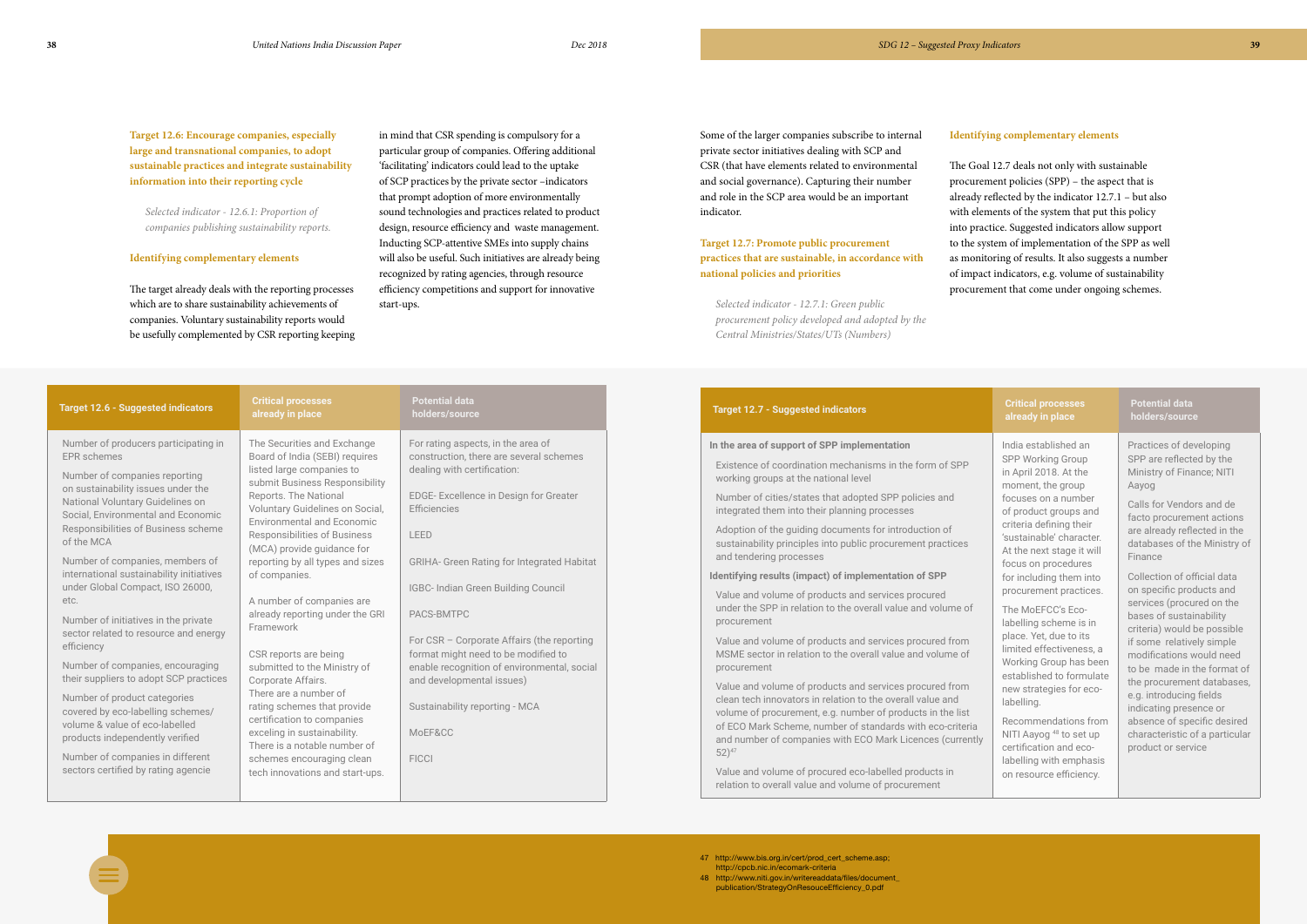| <b>Target 12.8 - Suggested indicators</b>                                                                                                                     | <b>Critical processes</b><br>already in place                                                                                                                                                                                                                                                                                                                                                                              | <b>Potential data</b><br>holders/source                       |
|---------------------------------------------------------------------------------------------------------------------------------------------------------------|----------------------------------------------------------------------------------------------------------------------------------------------------------------------------------------------------------------------------------------------------------------------------------------------------------------------------------------------------------------------------------------------------------------------------|---------------------------------------------------------------|
| Presence of materials providing overall guidance for<br>including SCP-related modules in skills development,<br>training and education in high priority areas | There are a number of training events<br>conducted in the area of SCP. Progress in<br>education at the municipal level is already                                                                                                                                                                                                                                                                                          | Ministry of Urban<br><b>Affairs</b>                           |
| Number of training events on SCP-related issues done<br>by municipalities                                                                                     | being assessed. Among the indicators of<br>the Swachh Sarvekshan, commissioned<br>by the Ministry of Urban Development                                                                                                                                                                                                                                                                                                     | Ministry of<br><b>Corporate Affairs</b>                       |
| Number of training events on SCP-related issues done<br>for MSMEs                                                                                             | and carried out by Quality Council of<br>India, are Information, Education and                                                                                                                                                                                                                                                                                                                                             |                                                               |
| Number of training events for skills development that<br>include aspects of SCP                                                                               | Communication, and Behavioural Change.<br>Data was collected and progress assessed<br>in 2017, in 500 cities of India.                                                                                                                                                                                                                                                                                                     | Ministry of Urban<br>Development                              |
| Number of specialists with SCP-related skills                                                                                                                 |                                                                                                                                                                                                                                                                                                                                                                                                                            |                                                               |
| Budget allocated for development of SCP-related<br>curriculum                                                                                                 | Skills development is a critical aspect<br>for development of India's aspirations.                                                                                                                                                                                                                                                                                                                                         | <b>Quality Council</b><br>of India surveys                    |
| Number of materials (manuals, good practices) on<br>SCP in local languages.                                                                                   | With massive efforts in skilling, it<br>would be useful to tap into the data                                                                                                                                                                                                                                                                                                                                               | Ministry of Skills                                            |
| Number of educational programmes/teachers<br>who undergo training in education for sustainable<br>development                                                 | collection process of the Ministry of Skill<br>Development and Entrepreneurship and<br>its database, known as the Labour Market                                                                                                                                                                                                                                                                                            | Development and<br>Entrepreneurship<br>- the Labour<br>Market |
| Number of Technical or Administrative Training<br>Institutes designated as hubs for SCP capacity<br>development (in high priority areas)                      | Information System (LMIS) https://www.<br>msde.gov.in/nationalskillmission.html. The<br>LMIS is a matching portal for skills demand<br>and supply. It will serve as a platform for<br>monitoring the performance of existing<br>skills development programmes (at the<br>state level). The database might be used<br>(with some modification as required) for<br>collecting information on SCP-related<br>training events. | Information<br>System (LMIS)                                  |
| Number of Centres of Excellence/Innovation created<br>for the purpose of training in SCP (in high priority<br>areas)                                          |                                                                                                                                                                                                                                                                                                                                                                                                                            |                                                               |
| Investment in new technology development and<br>research for resource-efficient and clean production<br>systems                                               |                                                                                                                                                                                                                                                                                                                                                                                                                            |                                                               |
| Sale of products under environmental labels                                                                                                                   |                                                                                                                                                                                                                                                                                                                                                                                                                            |                                                               |
| Number of information centres (one-stop-shops) for<br>MSMEs on SCP, resource efficiency, environmental<br>technologies                                        | Alternatively, budget allocated for<br>development of specific skills in SCP can<br>serve as a measure of progress.                                                                                                                                                                                                                                                                                                        |                                                               |

<span id="page-20-0"></span>**Target 12.8: By 2030, ensure that people everywhere have the relevant information and awareness for sustainable development and lifestyles in harmony with nature**

> Amount of investment specifically targeting clean technologies resource-efficient practices/processes, recycling of materials

*Selected indicators 12.8.1: Developing icon on sustainable development*

*12.8.2: Government to celebrate Year on Sustainable Development*

#### **Identifying complementary elements**

Information will have relatively small impact if it is not linked to capability of people/organisations to interpret it and act upon it. To develop such

> 49 <http://niti.gov.in/content/strategy-resource-efficiency>- Niti.gov.in

capability, the target has to include educational aspects in relation to SCP in formal and non-formal education and in training activities in all sectors. Training and skills development on resource efficiency, waste management and other aspects of SCP are under the purview of different authorities. For instance, recycling and waste management happens (or are expected to happen) at the level of municipalities, capacity development of government is done by the IPCB or the Ministry of Urban development, Corporate Affairs deals with capacity of MSMEs. Suggested indicators could address progress achieved by these stakeholders. One critical consideration is availability of information/resources in regional languages.

In addition, an important benchmark for providing relevant information along the supply chain of products and services is the existence of a reliable business-to-business and business-to-final consumer information system through labelling and (product) declarations (could have synergy with Goal 12.7). A number of such schemes and their uptake would be interesting to monitor.

#### **Target 12.A - Suggested indicators**

While there are a number of ongoing programmes supporting SCP-related entrepreneurship and innovations, there are no information centres where companies, especially MSMEs, can find a range of instructions/information on the good practices, technological developments and financial schemes that can assist innovation at the level of enterprises. Monitoring of potential 'one-stopshops' of information for MSMEs can constitute an important indicator.

**Target 12.A: Support developing countries to strengthen their scientific and technological capacity to move towards more sustainable patterns of consumption and production** 

*Selected indicator - 12.A.1: Amount of support to developing countries on research and development for sustainable consumption and production and environmentally sound technologies*

#### **Identifying complementary elements**

The indicator 12.A.1 points at the need to provide support for R&D for SCP and appropriate

Spending on programmes on scientific and technological development towards SCP (or presence of SCP principles in the national research and technology development programme/s)

Number (and scale) of competitions promoting companies, especially SMEs, that bring clean technologies to the market

|                  | <b>Critical processes</b><br>already in place                                                                                                                                                                                                      | <b>Potential data</b><br>holders/<br>source |
|------------------|----------------------------------------------------------------------------------------------------------------------------------------------------------------------------------------------------------------------------------------------------|---------------------------------------------|
| $\epsilon$<br>S, | Strategy on Resource Efficiency<br>of NITI Aayog <sup>49</sup> specifically<br>calls for "R&D related to waste<br>management and there is a need<br>to further enhance funding for<br><b>RE and Secondary Raw Materials</b><br>(SRM) related R&D." | MoF                                         |
|                  | A number of clean tech<br>programmes, and programmes<br>supporting environmental<br>entrepreneurships - i.e. start-ups<br>and accelerators already exist                                                                                           |                                             |

Number (and scale) or platforms supporting R&D between Indian and international partners (assessed in terms of – number of members/investment support)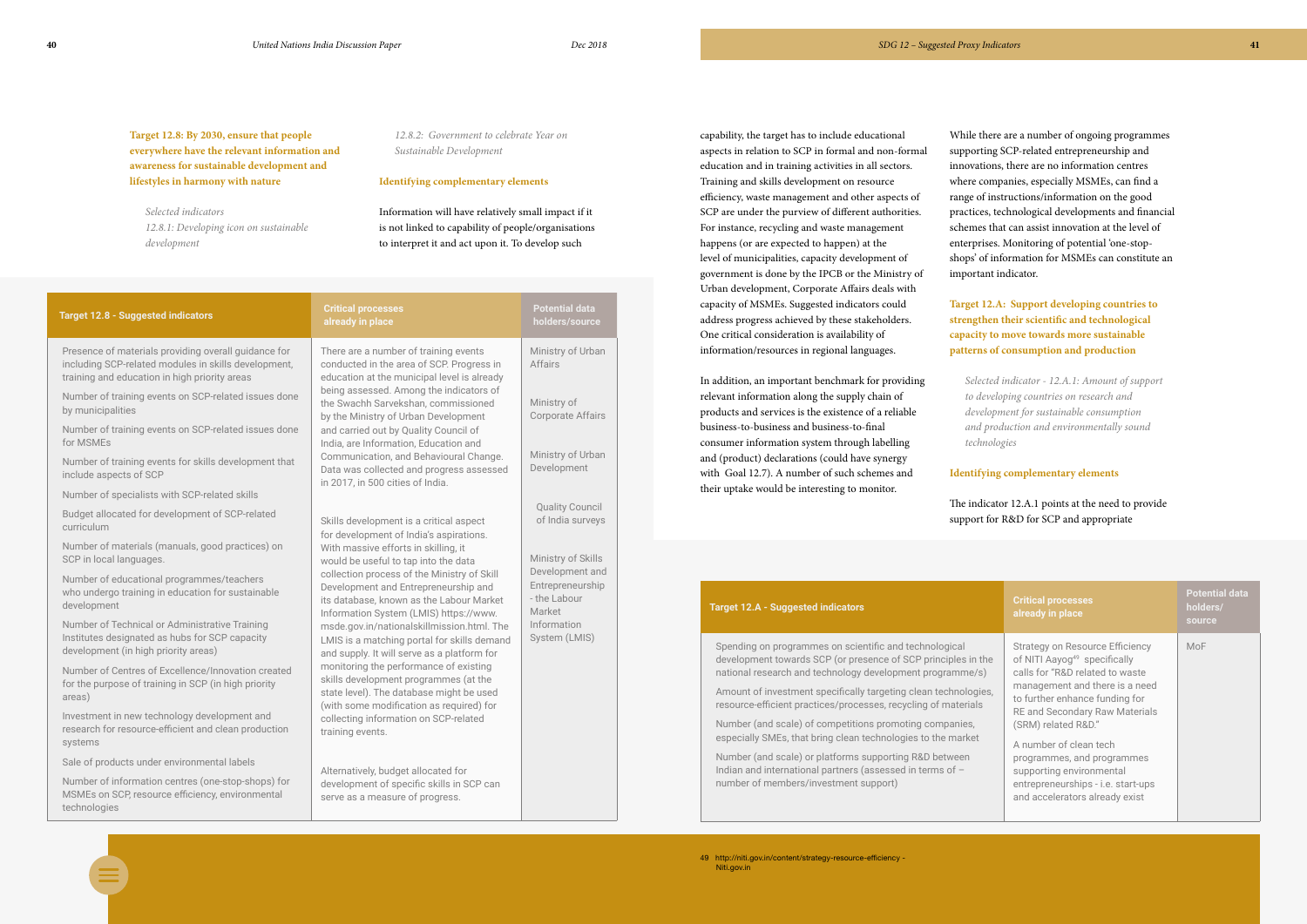| <b>Target 12.B - Suggested indicators</b>                                                                                                                                                                                                                                                                                                                                                                                                                                                                                                                                                                                                                                                                                                                                                                                                                                                                                         | <b>Critical</b><br><b>processes</b><br>already in place | <b>Potential data</b><br>holders/source                                                                                                                                                                                                                                                                                      |
|-----------------------------------------------------------------------------------------------------------------------------------------------------------------------------------------------------------------------------------------------------------------------------------------------------------------------------------------------------------------------------------------------------------------------------------------------------------------------------------------------------------------------------------------------------------------------------------------------------------------------------------------------------------------------------------------------------------------------------------------------------------------------------------------------------------------------------------------------------------------------------------------------------------------------------------|---------------------------------------------------------|------------------------------------------------------------------------------------------------------------------------------------------------------------------------------------------------------------------------------------------------------------------------------------------------------------------------------|
| The number of destinations participating in heritage tourism and<br>sustainable tourism initiatives<br>The number of destinations participating in rural tourism initiatives<br>The number of destinations participating in the Incredible India<br>programme<br>The number of destinations participating in sustainable tourism<br>schemes<br>The number of schemes (and the number of participants/enterprises<br>related to these schemes) with the focus (partial or total) on resource<br>efficiency/employment in the tourism sector; the percentage of<br>tourists participating in eco-tourism activities/cultural tours<br>Existence of financing schemes for tourism enterprises and other<br>stakeholders<br>Availability of guides/manuals for resource efficiency in tourism sector<br>The number of training programmes on resource efficiency in the<br>tourism sector (allocated budget/number of people trained) | Programmes like<br>Incredible India                     | Ministry of Tourism<br>MoET<br>As per the Indian<br>Constitution, "issues of<br>land, transport, hotels,<br>industry, law and order<br>and the development of<br>tourism infrastructure<br>are handled by the<br>State Governments/<br><b>Union Territory</b><br>Administrations." These<br>would be sources of<br>data too. |

| <b>Target 12.C - Suggested indicators</b>                                         | <b>Critical</b><br><b>processes</b><br>already in place | <b>Potential data</b><br>holders/source                                                                                                                                                           |
|-----------------------------------------------------------------------------------|---------------------------------------------------------|---------------------------------------------------------------------------------------------------------------------------------------------------------------------------------------------------|
| Fossil fuel consumption by the sectors, e.g.<br>construction sector <sup>50</sup> |                                                         | Data available on primary energy consumption<br>across sectors including transport, agriculture,<br>power generation, industry, mining and quarrying,<br>resellers/retail, miscellaneous services |

50 Including investment portfolios designed to phase out fossil use and release other locked capital from brown infrastructure such as land-fill based waste management systems, real-estate etc.

**Target 12.B: Develop and implement tools to monitor sustainable development impacts for sustainable tourism that creates jobs and promotes local culture and products**

*Selected indicator - 12.B.1: Number of sustainable tourism strategies or policies and action plans implemented with agreed upon monitoring and evaluation tools*

#### **Identifying complementary elements**

Tourism is recognised internationally regionally and nationally as being capable of contributing to economic growth, providing employment and livelihood. Yet, with the industry frequently dominated by large operators, including hotels and transportation companies, there is a risk of increase in materials and energy consumption, destruction

- **•** Technological development relevant to SCP
- **•** Programmes supporting launch of SCP-related technologies and innovative practices on the market
- **•** Programmes facilitating international research and innovation

of cultural assets and uneven distribution of economic benefits. Focus on community/cultural/ environmental tourism steers tourism development strategy towards practices which are (potentially) more just through empowering different and smaller stakeholders.

Community engagement with productive tourism practices (which thus support the livelihoods of entire communities) in the context of India could be through heritage tourism and sustainable tourism – and that calls for indicators related to the number of heritage/cultural tourism programmes.

The Government of India recognises the potential of tourism to provide sustainable livelihoods in a high population scenario. The 'Incredible India' brand intends to attract tourists to rural communities (going beyond city and heritage tourism). Relevant indicators would relate to the growing number of special tourism programmes and the number of destinations participating in such programmes.

From the resource efficiency perspective, the tourism sector would need to put into account efficiency in water, materials (including food) and energy consumption, and emissions, waste and

waste water management, which calls for indicators related to the efficiency of sectoral operations. While it might be challenging to immediately obtain data related to sectoral performance, indicators can monitor emergence of the supportive framework by paying attention to availability of instructive materials and capacity development

activity.

**Target 12.C: Rationalse inefficient fossil-fuel subsidies that encourage wasteful consumption by removing market distortions, in accordance with national circumstances, including by restructuring taxation and phasing out harmful subsidies taking into account the specific needs and conditions of developing countries and minimising the possibility of adverse impacts on development in a manner that protects the poor.** 

*Selected indicator - 12.C.1: Quantum of fossilfuel subsidies per unit of GDP (production and consumption) and as a proportion of total national expenditure on fossil fuels*

#### **Identifying complementary elements**

An additional area of focus would be assessment of fossil fuel consumption by the identified sectors

<span id="page-21-0"></span>technologies. We suggest some sub-indicators that will make the selected indicator more relevant. One factor to consider is aspects related to funding of:

One aspect worth considering is business-tobusiness platforms that bring together R&D practitioners from India and abroad. The practice of selling ready-made technologies to India has limited potential. Yet, collective development, accompanied by support to reach domestic markets can improve uptake of appropriate technologies.